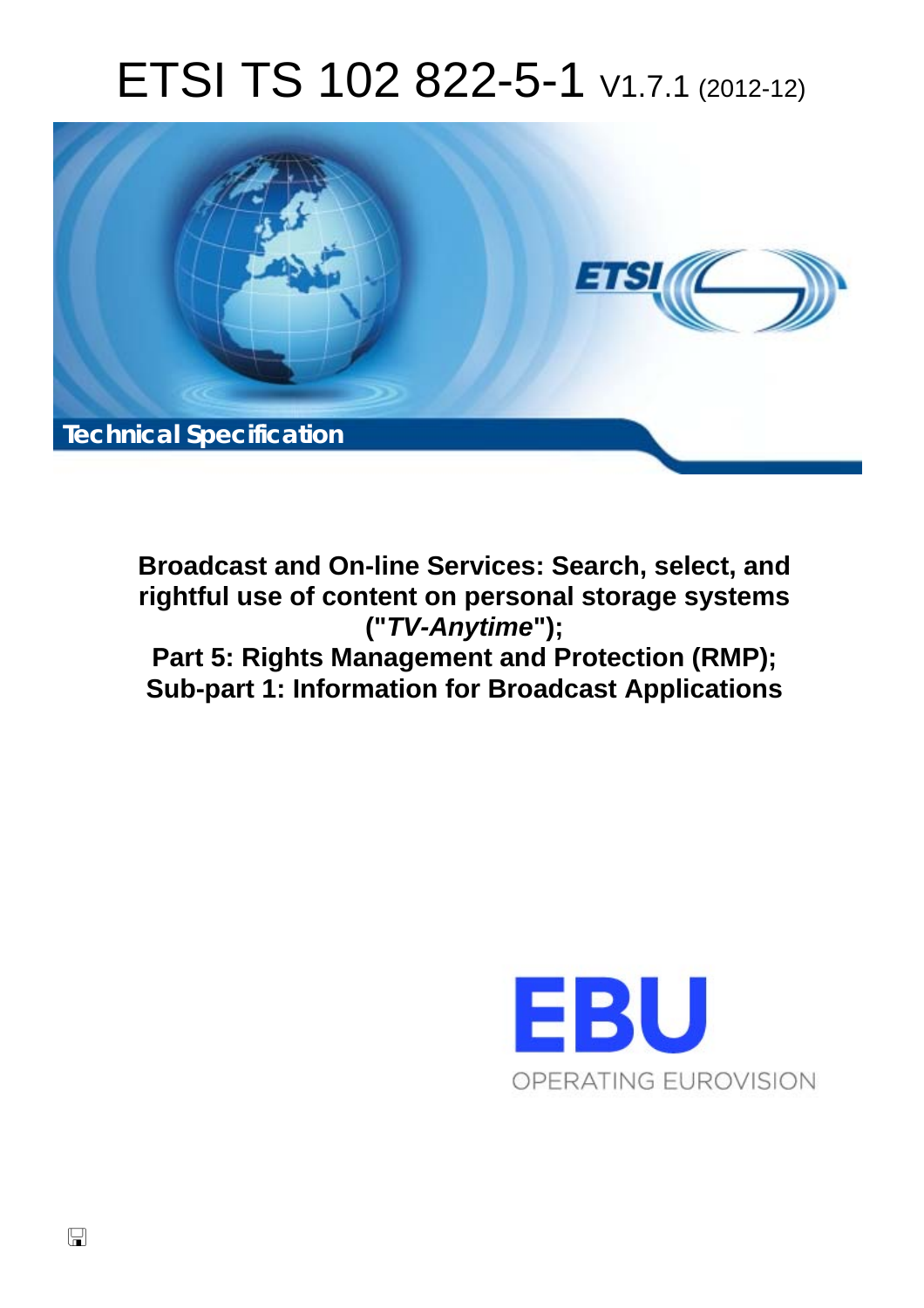Reference

RTS/JTC-TVA-69-05-01

Keywords broadcasting, content, system, TV, video

#### *ETSI*

#### 650 Route des Lucioles F-06921 Sophia Antipolis Cedex - FRANCE

Tel.: +33 4 92 94 42 00 Fax: +33 4 93 65 47 16

Siret N° 348 623 562 00017 - NAF 742 C Association à but non lucratif enregistrée à la Sous-Préfecture de Grasse (06) N° 7803/88

#### *Important notice*

Individual copies of the present document can be downloaded from: [http://www.etsi.org](http://www.etsi.org/)

The present document may be made available in more than one electronic version or in print. In any case of existing or perceived difference in contents between such versions, the reference version is the Portable Document Format (PDF). In case of dispute, the reference shall be the printing on ETSI printers of the PDF version kept on a specific network drive within ETSI Secretariat.

Users of the present document should be aware that the document may be subject to revision or change of status. Information on the current status of this and other ETSI documents is available at <http://portal.etsi.org/tb/status/status.asp>

If you find errors in the present document, please send your comment to one of the following services: [http://portal.etsi.org/chaircor/ETSI\\_support.asp](http://portal.etsi.org/chaircor/ETSI_support.asp)

#### *Copyright Notification*

No part may be reproduced except as authorized by written permission. The copyright and the foregoing restriction extend to reproduction in all media.

> © European Telecommunications Standards Institute 2012. © European Broadcasting Union 2012. All rights reserved.

**DECT**TM, **PLUGTESTS**TM, **UMTS**TM and the ETSI logo are Trade Marks of ETSI registered for the benefit of its Members. **3GPP**TM and **LTE**™ are Trade Marks of ETSI registered for the benefit of its Members and of the 3GPP Organizational Partners. **GSM**® and the GSM logo are Trade Marks registered and owned by the GSM Association.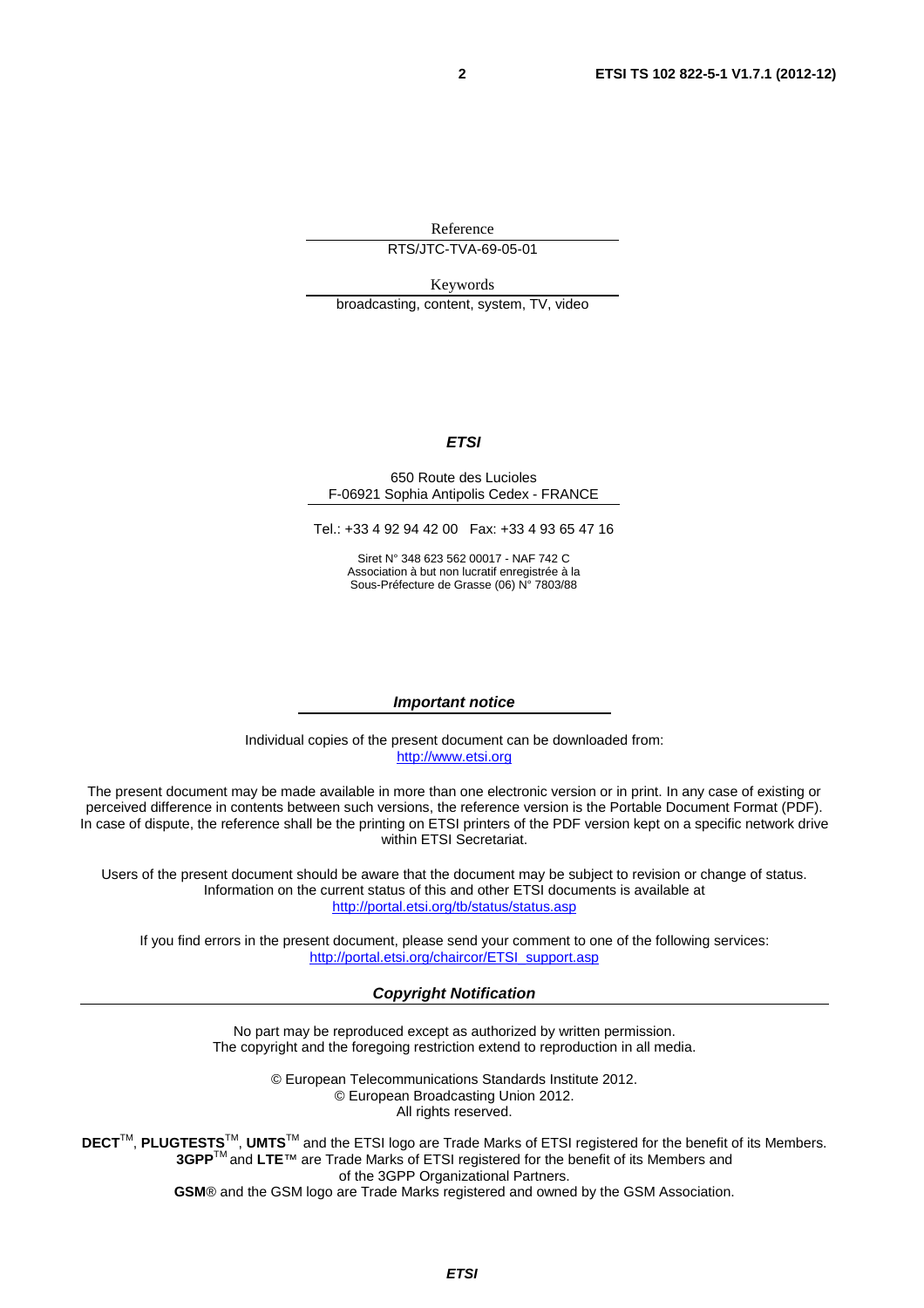# Contents

| 1                                    |                               |  |
|--------------------------------------|-------------------------------|--|
| 2<br>2.1<br>2.2.                     |                               |  |
| 3<br>3.1<br>3.2                      |                               |  |
| 4<br>4.1<br>4.2<br>4.3               |                               |  |
| 5<br>5.1<br>5.2<br>5.3<br>5.4        |                               |  |
| 6<br>6.1<br>6.2<br>6.3<br>6.4<br>6.5 |                               |  |
| 7                                    |                               |  |
|                                      | <b>Annex A (informative):</b> |  |
| A.1<br>A.2                           |                               |  |
|                                      | <b>Annex B</b> (informative): |  |
|                                      | <b>Annex C</b> (informative): |  |
|                                      |                               |  |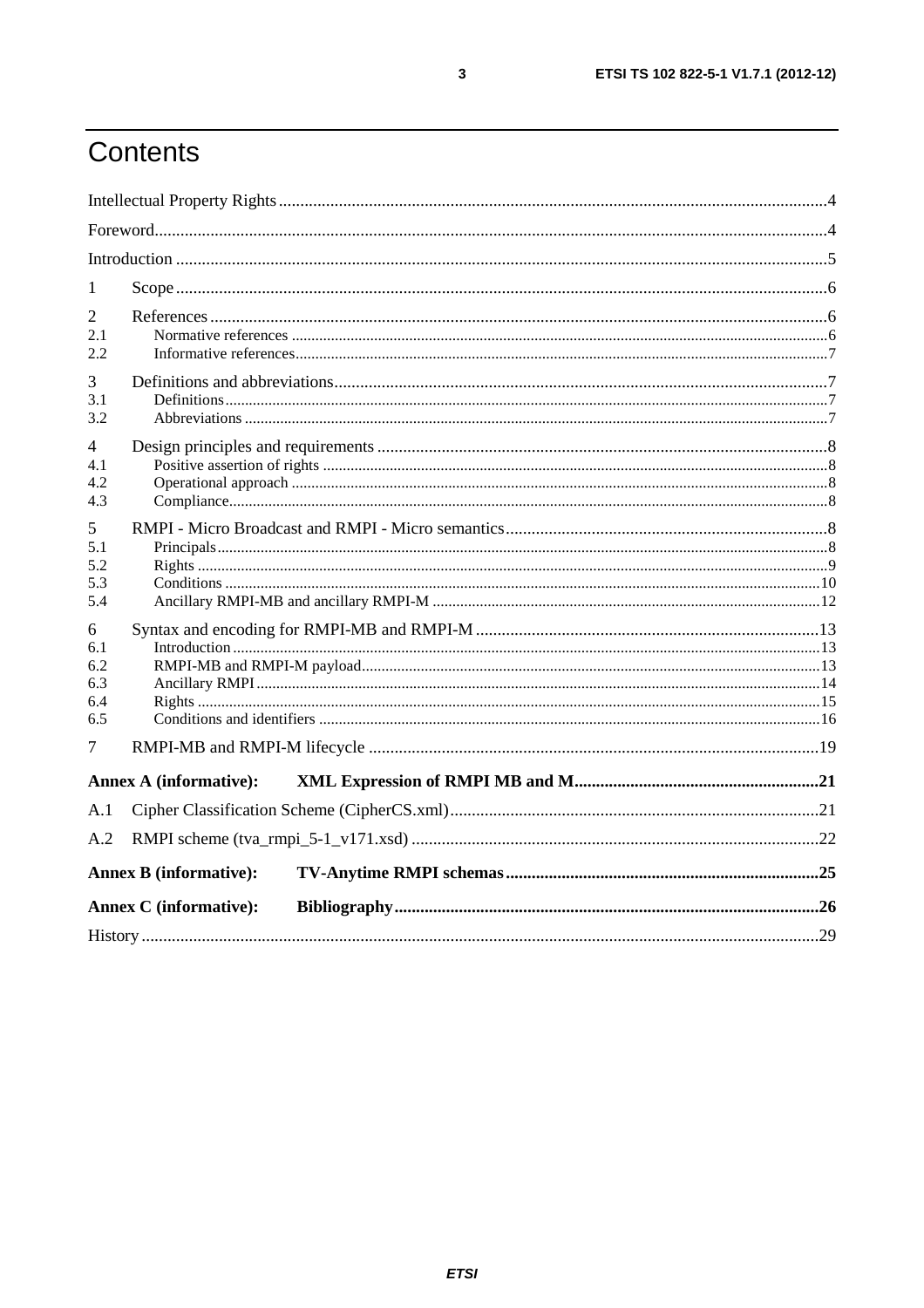IPRs essential or potentially essential to the present document may have been declared to ETSI. The information pertaining to these essential IPRs, if any, is publicly available for **ETSI members and non-members**, and can be found in ETSI SR 000 314: *"Intellectual Property Rights (IPRs); Essential, or potentially Essential, IPRs notified to ETSI in respect of ETSI standards"*, which is available from the ETSI Secretariat. Latest updates are available on the ETSI Web server [\(http://ipr.etsi.org](http://webapp.etsi.org/IPR/home.asp)).

Pursuant to the ETSI IPR Policy, no investigation, including IPR searches, has been carried out by ETSI. No guarantee can be given as to the existence of other IPRs not referenced in ETSI SR 000 314 (or the updates on the ETSI Web server) which are, or may be, or may become, essential to the present document.

### Foreword

This Technical Specification (TS) has been produced by Joint Technical Committee (JTC) Broadcast of the European Broadcasting Union (EBU), Comité Européen de Normalisation ELECtrotechnique (CENELEC) and the European Telecommunications Standards Institute (ETSI).

NOTE: The EBU/ETSI JTC Broadcast was established in 1990 to co-ordinate the drafting of standards in the specific field of broadcasting and related fields. Since 1995 the JTC Broadcast became a tripartite body by including in the Memorandum of Understanding also CENELEC, which is responsible for the standardization of radio and television receivers. The EBU is a professional association of broadcasting organizations whose work includes the co-ordination of its members' activities in the technical, legal, programme-making and programme-exchange domains. The EBU has active members in about 60 countries in the European broadcasting area; its headquarters is in Geneva.

European Broadcasting Union CH-1218 GRAND SACONNEX (Geneva) Switzerland Tel: +41 22 717 21 11 Fax: +41 22 717 24 81

The present document is part 5, sub-part 1, of a multi-part deliverable covering Broadcast and On-line Services: Search, select, and rightful use of content on personal storage systems ("*TV-Anytime*"), as identified below:

- Part 1: "Benchmark Features";
- Part 2: "Phase 1 System description";
- Part 3: "Metadata";
- Part 4: "Phase 1 Content referencing";
- **Part 5: "Rights Management and Protection (RMP)":**

**Sub-part 1: "Information for Broadcast Applications";** 

Sub-part 2: "RMPI binding";

- Part 6: "Delivery of metadata over a bi-directional network";
- Part 7: "Bi-directional metadata delivery protection";
- Part 8: "Phase 2 Interchange Data Format";
- Part 9: "Phase 2 Remote Programming".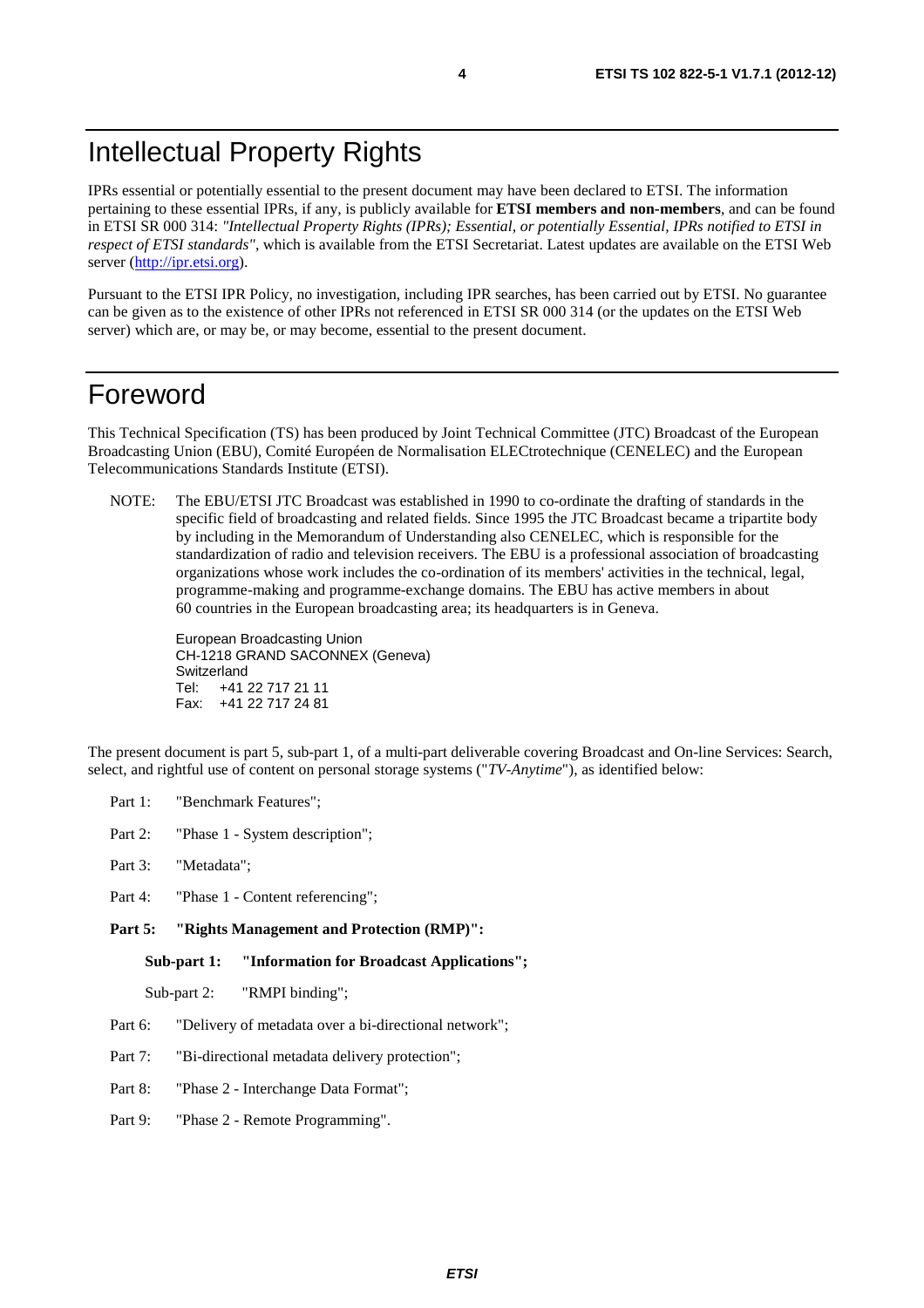### Introduction

The present document is based on a submission by the *TV-Anytime* forum [\(http://tech.ebu.ch/tvanytime](http://tech.ebu.ch/tvanytime)).

The present document specifies the minimum set of usage rules and conditions required to enable protection of broadcast digital television content within a TVA Rights Management and Protection (RMP) compliant domain. When associated with a broadcast signal, RMP Information (RMPI) for Broadcast Applications is called RMPI-Micro Broadcast (RMPI-MB). When associated with content present in a TVA RMP compliant domain (post broadcast/acquisition) it is called RMPI-Micro (RMPI-M).

RMPI for Broadcast Applications can be used in conjunction with both free-to-air broadcasts and broadcasts protected by CA or DRM systems.



**Figure 1: RMPI in the broadcast environment** 

In figure 1, transfer of content from one RMP domain to another is not regulated by the RMPI-M/MB but the use of this content is.

*"TV-Anytime"* (TVA) is a synchronized set of specifications established by the *TV-Anytime* Forum. TVA features enable the search, selection, acquisition and rightful use of content on local and/or remote personal storage systems from both broadcast and online services.

TS 102 822-1 [1] and TS 102 822-2 [2] set the context and system architecture in which the standards for Metadata, Content referencing, Bi-directional metadata and Metadata protection are to be implemented in the *TV-Anytime* environment. TS 102 822-1 [1] provides benchmark business models against which the *TV-Anytime* system architecture is evaluated to ensure that the specification enables key business applications. TS 102 822-2 [2] presents the *TV-Anytime* System Architecture. These two documents are placed ahead of the others for their obvious introductory value. Note that these first two documents are largely informative, while the remainder of the series is normative.

The features are supported and enabled by the specifications for Metadata (TS 102 822-3 [3]), Content Referencing (TS 102 822-4 [4]), Rights Management (the present document and TS 102 822-5-2 [5]), Bi-directional Metadata Delivery (TS 102 822-6 [6]) and Protection (TS 102 822-7 [7]), Interchange Data Format (TS 102 822-8 [8]) and Remote Programming (TS 102 822-9 [9]). The present document is to be used by manufacturers, service providers and content providers for the implementation of the Phase 1 features of the *TV-Anytime* specifications.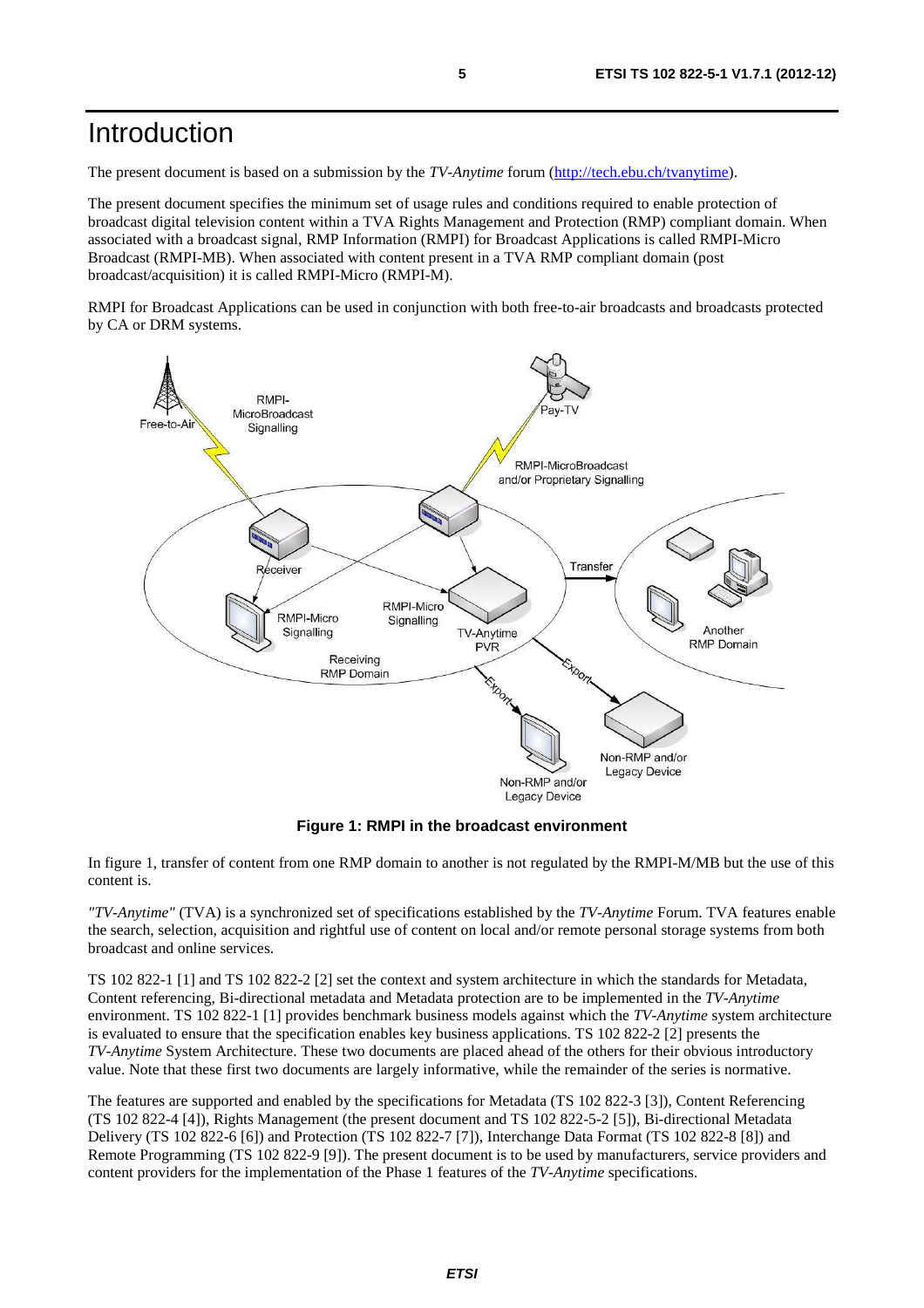### 1 Scope

The present document addresses RMPI for Broadcast Applications, made up of RMPI-Micro Broadcast and RMPI-Micro. The present document is a component of the TV-Anytime Rights Management and Protection system suite of specifications.

The present document provides the semantics, syntax and encoding for the usage rights, controls and permissions to be conveyed in RMPI-MB and RMPI-M.

### 2 References

References are either specific (identified by date of publication and/or edition number or version number) or non-specific. For specific references, only the cited version applies. For non-specific references, the latest version of the reference document (including any amendments) applies.

Referenced documents which are not found to be publicly available in the expected location might be found at <http://docbox.etsi.org/Reference>.

NOTE: While any hyperlinks included in this clause were valid at the time of publication, ETSI cannot guarantee their long term validity.

### 2.1 Normative references

The following referenced documents are necessary for the application of the present document.

[1] ETSI TS 102 822-1: "Broadcast and On-line Services: Search, select, and rightful use of content on personal storage systems ("TV-Anytime"); Part 1: Benchmark Features". [2] ETSI TS 102 822-2: "Broadcast and On-line Services: Search, select, and rightful use of content on personal storage systems ("TV-Anytime"); Part 2: Phase 1 - System description". [3] ETSI TS 102 822-3 (all sub-parts): "Broadcast and On-line Services: Search, select, and rightful use of content on personal storage systems ("TV-Anytime"); Part 3: Metadata". [4] ETSI TS 102 822-4: "Broadcast and On-line Services: Search, select, and rightful use of content on personal storage systems ("TV-Anytime"); Part 4: Phase 1 - Content referencing". [5] ETSI TS 102 822-5-2: "Broadcast and On-line Services: Search, select, and rightful use of content on personal storage systems ("TV-Anytime"); Part 5: Rights Management and Protection (RMP); Sub-part 2: RMPI binding". [6] ETSI TS 102 822-6 (all sub-parts): "Broadcast and On-line Services: Search, select, and rightful use of content on personal storage systems ("TV-Anytime"); Part 6: Delivery of metadata over a bi-directional network". [7] ETSI TS 102 822-7: "Broadcast and On-line Services: Search, select, and rightful use of content on personal storage systems ("TV-Anytime Phase 1"); Part 7: Bi-directional metadata delivery protection". [8] ETSI TS 102 822-8: "Broadcast and On-line Services: Search, select, and rightful use of content on personal storage systems ("TV-Anytime"); Part 8: Phase 2 - Interchange Data Format". [9] ETSI TS 102 822-9: "Broadcast and On-line Services: Search, select, and rightful use of content on personal storage systems ("TV-Anytime"); Part 9: Phase 2 - Remote Programming".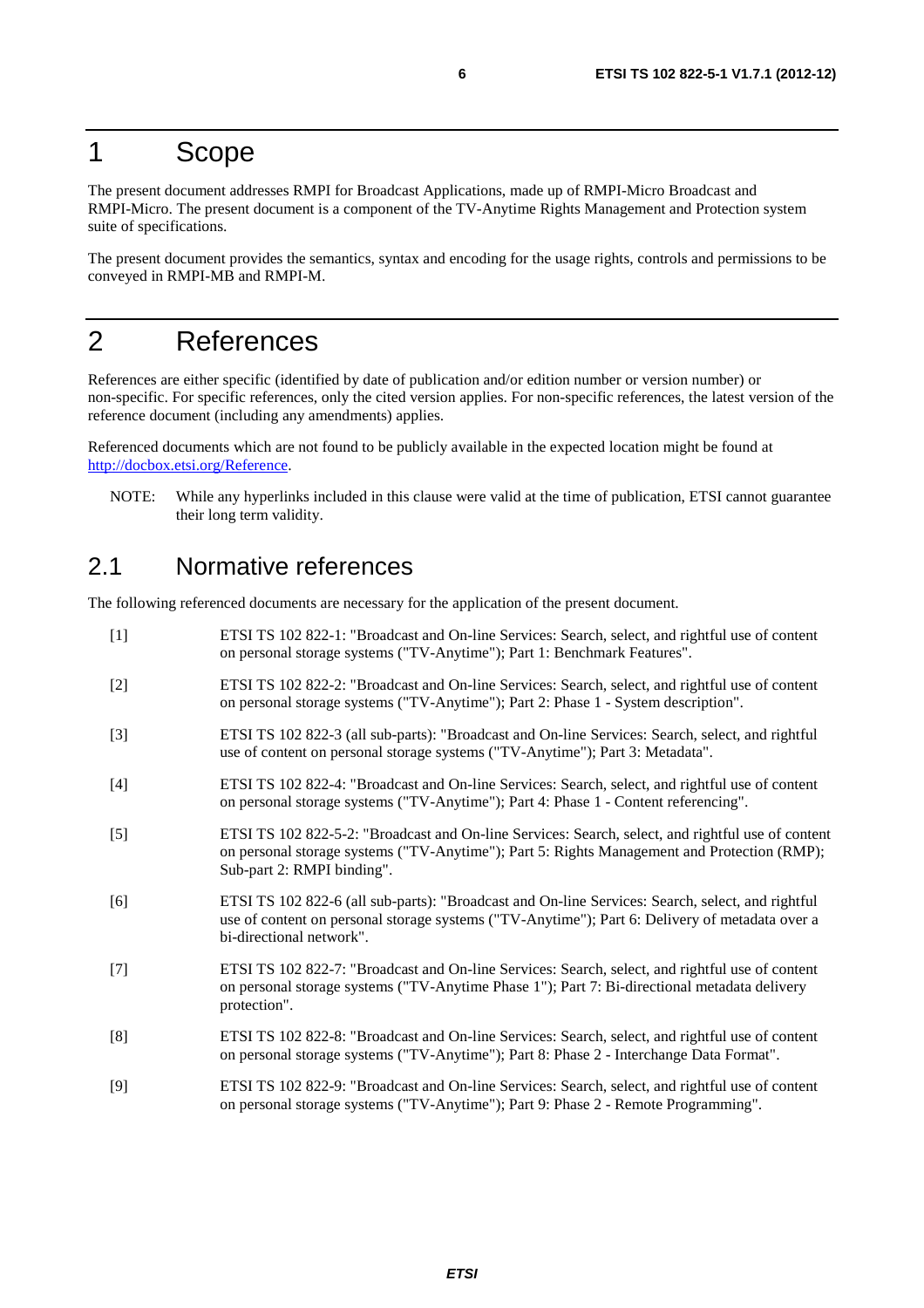### 2.2 Informative references

The following referenced documents are not necessary for the application of the present document but they assist the user with regard to a particular subject area.

Not applicable.

## 3 Definitions and abbreviations

### 3.1 Definitions

For the purposes of the present document, the following terms and definitions apply:

**compliance body:** legal entity that adopts the specification and enforces a compliance regime

**conditions:** limitations on rights

**grant:** combination of one principal, one or more rights and zero or more conditions

**principals:** entities that perform actions

**rights:** actions that can be performed using a given piece of content

**RMP-domain:** set of TVA RMP-compliant devices that are **securely bound** to each other for the purpose of exchanging protected content

NOTE: It is an instance of a principal. The rules for creating and managing domains are outside the scope of the present document.

### 3.2 Abbreviations

For the purposes of the present document, the following abbreviations apply:

| <b>Advanced Encryption Standard</b>                                |
|--------------------------------------------------------------------|
| bit string left bit first                                          |
| <b>Conditional Access</b>                                          |
| Copy Control Information                                           |
| Common Scrambling Algorithm                                        |
| Digital Rights Management                                          |
| The Digital Video Broadcasting Project                             |
| <b>High Definition</b>                                             |
| High bandwidth Digital Content Protection system                   |
| High Definition Multimedia Interface                               |
| Multi-2 encryption algorithm                                       |
| <b>Rights Management and Protection</b>                            |
| Rights Management and Protection Information                       |
| Rights Management and Protection Information - Micro               |
| Rights Management and Protection Information - Micro for Broadcast |
| <b>Standard Definition</b>                                         |
| TV-Anytime                                                         |
| unsigned integer most significant bit first                        |
| Video Cassette Recorder                                            |
| eXtended Mark up Language                                          |
|                                                                    |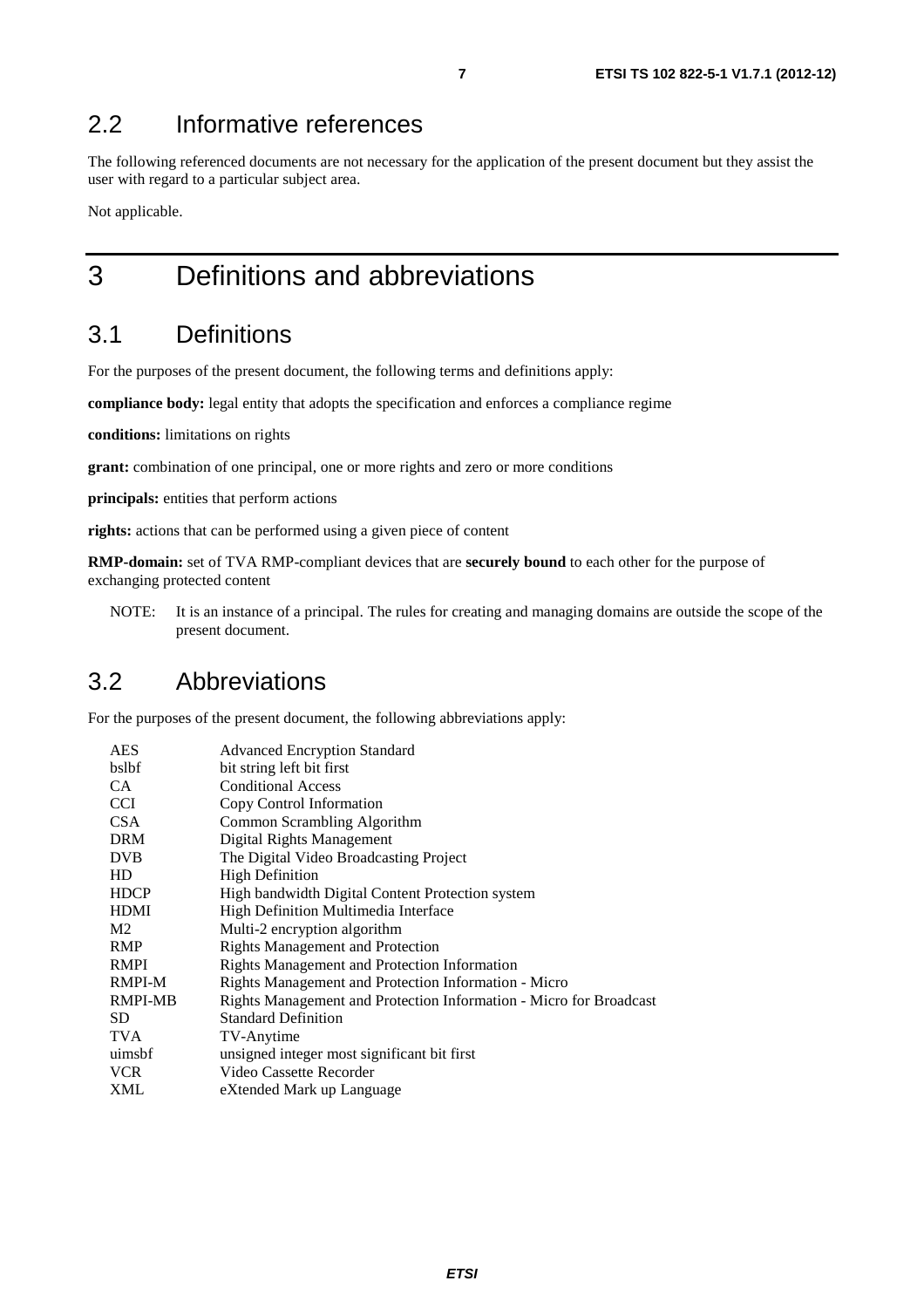# 4 Design principles and requirements

### 4.1 Positive assertion of rights

In TV-Anytime RMPI-MB rights are positively asserted and never implied. These rights are granted to the RMP System and not to a person. When a right is exercised, asserted conditions are validated. If those asserted conditions are not met then the right cannot be exercised, e.g. a user could hit pause without asking for permission, however hitting play after pause would cause the conditions to be validated and the rights to be acquired. If conditions are not asserted, then they do not constrain the rights.

### 4.2 Operational approach

The RMPI-MB and RMPI-M focus on the usage of content as opposed to the movement of content. As a consequence there is no notion of copy within the secure RMP-compliant domain as only those principals that have been granted rights to use the content are given access to the content under the conditions expressed in RMPI-MB and RMPI-M.

Usage of the content under the protection of the RMP system is explicitly defined and regulated. In the event that the broadcaster wishes to allow the content to leave the protection of the RMP system it is expressible with RMPI-MB and RMPI-M as an Export with appropriate conditions. One significant reason to permit this is to allow content to be consumed on legacy devices.

### 4.3 Compliance

TV-Anytime RMP does not mandate specific implementations or compliance and robustness rules. There are certain parameters in the present document that are left for assignment by the compliance bodies; for example geographic control, RMP domain identifier, single point of control identifier and security level. It is anticipated that compliance bodies that adopt the present document will define implementation requirements and associated compliance regimes to meet the needs of their respective environments. Compliance bodies may even choose an alternative encoding for RMPI-M or MB (e.g. XML expression given in annex A).

# 5 RMPI - Micro Broadcast and RMPI - Micro semantics

### 5.1 Principals

Table 1 gives the principals that can be used by a broadcaster when granting rights with RMPI-MB and RMPI-M.

| <b>Principal</b> | <b>Definition</b>                                                                                                                                                                                                  |
|------------------|--------------------------------------------------------------------------------------------------------------------------------------------------------------------------------------------------------------------|
| Receiving Domain | The receiving domain is the first TVA RMP-compliant domain that receives the content and<br>associated RMPI-MB via broadcast. Once the content is in the domain, the receiving domain<br>is explicitly identified. |
| Any Domain       | Any TVA RMP-compliant domain that can respond to the usage conditions stated within<br><b>IRMPI-MB and RMPI-M.</b>                                                                                                 |

#### **Table 1: Principals being used by broadcasters**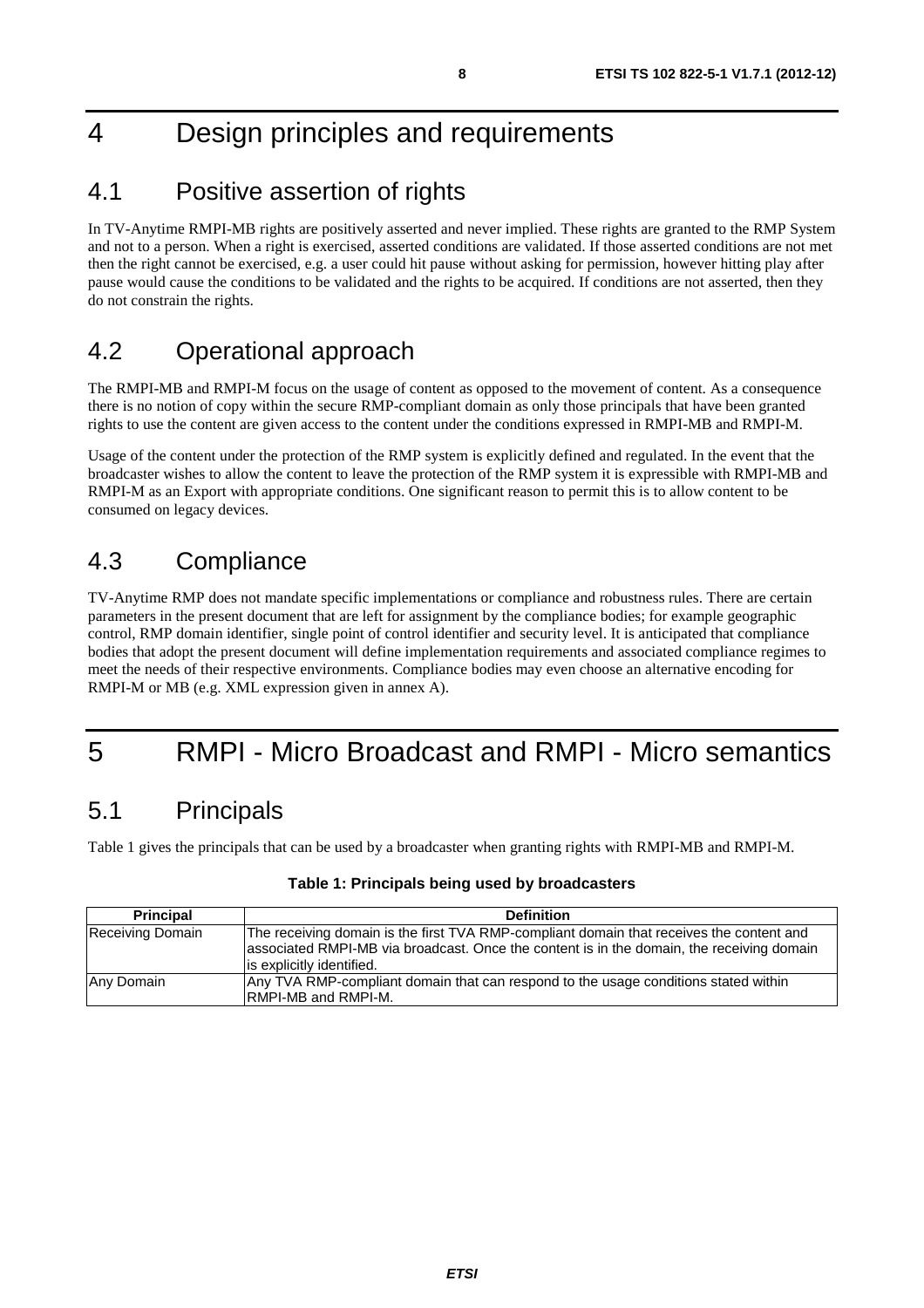# 5.2 Rights

The set of rights listed in table 2, depending on their applied conditions, can be used to enable users to access content via a range of devices under a variety of different usage models. Note that terms PLAY and EXPORT below can both be used to enable content viewing, but under different consumption environments or constraints.

#### **Table 2: Rights**

| Right                      | <b>Description</b>                                                                                                   |  |  |
|----------------------------|----------------------------------------------------------------------------------------------------------------------|--|--|
| Play                       | "Play" is the right to derive a transient and directly perceivable representation of content within                  |  |  |
|                            | the TVA RMP domain (see note 1).                                                                                     |  |  |
| Analogue Export            | "Analogue export" is the right to create a user accessible analogue signal representing the                          |  |  |
|                            | content as an output, and thus outside of the TVA RMP system. An example of an analogue                              |  |  |
|                            | export would be sending the content over S-Video to a VCR or TV (see note 2).                                        |  |  |
| <b>Digital Export</b>      | "Digital Export Standard Definition" is the right to create a Standard Definition digital signal                     |  |  |
| <b>Standard Definition</b> | representing the content as an output outside of the TVA RMP system. An example of a Digital                         |  |  |
| (SD)                       | Export SD would be sending the content over a legacy digital output to a display or recorder with                    |  |  |
|                            | a standard definition digital input (see note 3).                                                                    |  |  |
| Digital Export High        | "Digital Export High Definition" is the right to create a High Definition digital signal representing                |  |  |
| Definition (HD)            | the content as an output outside of the TVA RMP system. An example of a Digital Export HD                            |  |  |
|                            | would be sending the content over a legacy digital output to a display or recorder with a high                       |  |  |
|                            | definition digital input (see notes 3 to 5).                                                                         |  |  |
| <b>Extend Rights</b>       | This right allows the RMP System to apply additional rights to the content. The absence of this                      |  |  |
|                            | right means that only the originally transmitted rights may be applied (see note 6).                                 |  |  |
|                            | NOTE 1: If the device that creates the human perceptible rendition of the content is not a TVA RMP device            |  |  |
|                            | (e.g. an analogue television set), then this right is not applicable. In that case the appropriate right is required |  |  |
|                            | (see Analogue Export, Digital Export SD and Digital Export HD).                                                      |  |  |
| NOTE 2:                    | Until such time as there are more display devices that are directly under the control of RMP systems, the            |  |  |
|                            | broadcaster is encouraged to allow analogue export with appropriate conditions or consumers will be unable           |  |  |
|                            | to use their legacy analogue systems to create a viewable version of the programme.                                  |  |  |
| INOTE 3:                   | If the consumer has digital devices outside the scope of the TVA RMP system, this right with appropriate             |  |  |
|                            | conditions shall be granted for those devices to be able to receive the content.                                     |  |  |
| <b>NOTE 4:</b>             | If both the Digital Export SD and Digital Export HD rights are granted, this is known as the Digital Export Any      |  |  |
|                            | Definition Right. This means that any definition/resolution is permitted for digital export.                         |  |  |
| NOTE 5:                    | It is the compliance body that establishes which resolutions are HD and which ones are not.                          |  |  |
| NOTE 6:                    | Conditions to this right include at most one identified source for those additional rights. In the case that no      |  |  |
|                            | condition is present with the right, then the RMP System implementation is permitted to extend rights based          |  |  |
|                            | upon conditions specified by the compliance body.                                                                    |  |  |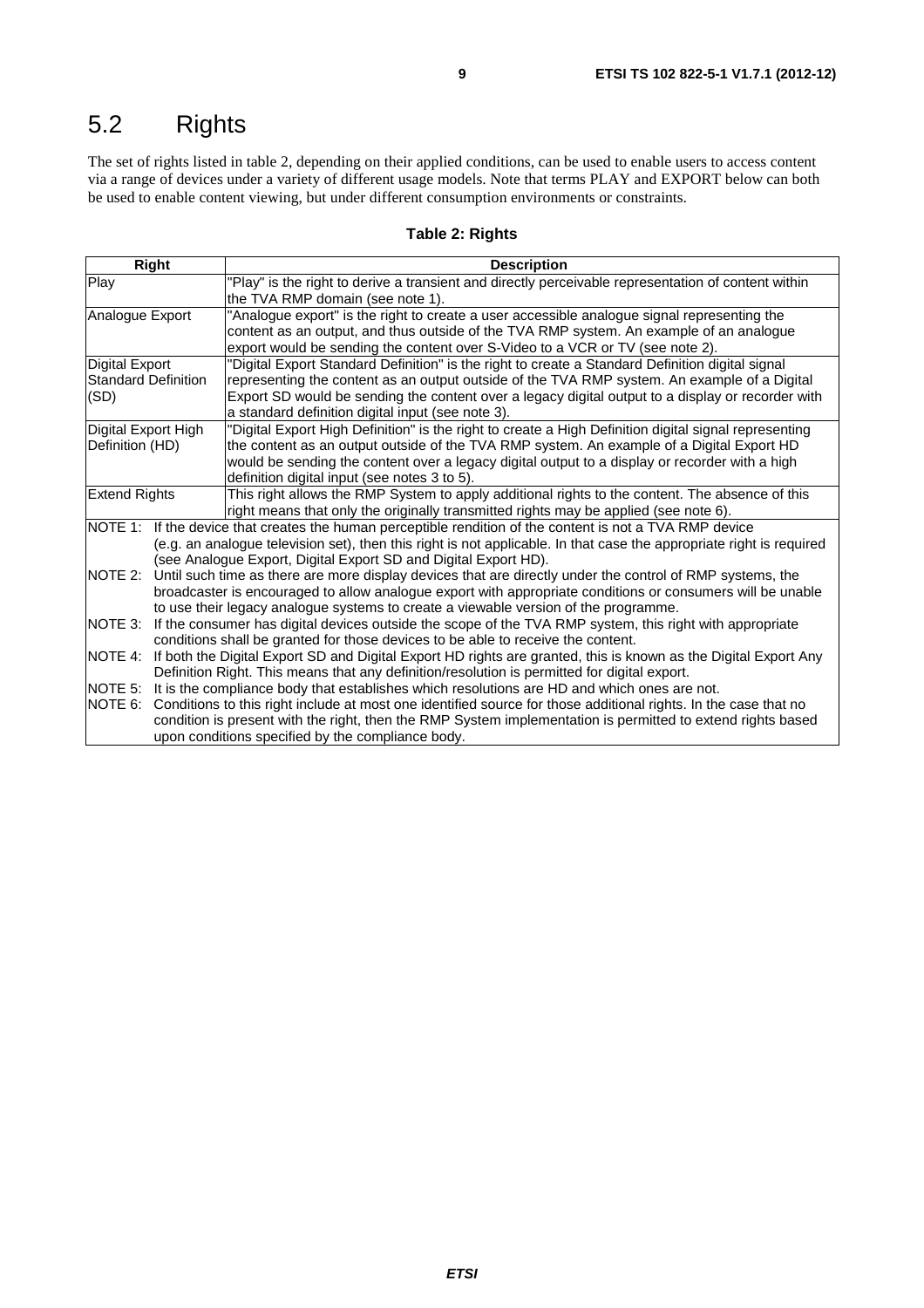Table 3 gives the conditions that can be used by a broadcaster when granting rights with RMPI-MB and RMPI-M.

#### **Table 3: Conditions**

| <b>Condition</b>                                             | <b>Description</b>                                                                                                                                                                                                                                                                                                                                                                                                                                                                                                                                                                                                                                                                                                                        | <b>Rights to which condition is</b><br>applicable                                                                                                                                                                   |
|--------------------------------------------------------------|-------------------------------------------------------------------------------------------------------------------------------------------------------------------------------------------------------------------------------------------------------------------------------------------------------------------------------------------------------------------------------------------------------------------------------------------------------------------------------------------------------------------------------------------------------------------------------------------------------------------------------------------------------------------------------------------------------------------------------------------|---------------------------------------------------------------------------------------------------------------------------------------------------------------------------------------------------------------------|
| <b>Geographical Control</b>                                  | This condition limits the use of a right to within<br>one or more specified territories. The granularity<br>of territoriality is to be defined by the compliance<br>body (see note 1).                                                                                                                                                                                                                                                                                                                                                                                                                                                                                                                                                    | Play, Analogue Export, Digital Export<br>SD, Digital Export HD.<br>This condition is expressed once and<br>applies to all of these rights.                                                                          |
| Single Point of Control                                      | The purpose of this condition is to allow for<br>implementation of device-bound rights within the<br>TVA RMP domain.<br>If present in the broadcast this means that the<br>broadcaster intends that once the content enters<br>the TVA RMP domain, only one RMP entity can<br>make usage decisions about the content based<br>upon the expressed RMPI-MB.<br>Upon reception a received instance of content is<br>now married to a specific RMP entity and that<br>entity can no longer be changed. The entity is<br>then characterized by its identifier.                                                                                                                                                                                 | Play, Analogue Export, Digital Export<br>SD, Digital export HD.<br>Only valid for the Receiving Domain<br>principal.<br>This condition is expressed once and<br>applies to all of these rights.                     |
| <b>Physical Proximity</b>                                    | This condition limits the use of a right to RMP<br>compliant devices within close physical proximity<br>of the receiver that first received the broadcast<br>content. Close physical proximity is provisionally<br>defined as immediate vicinity e.g. limited to the<br>home network on the same local area network<br>and is not permitted to be transmitted over a<br>wide area network.                                                                                                                                                                                                                                                                                                                                                | Play, Analogue Export, Digital Export<br>SD, Digital Export HD.<br>Only valid for the Receiving Domain<br>principal.<br>This condition is expressed once and<br>applies to all of these rights.                     |
| <b>Buffer Duration</b>                                       | This condition limits the use of a right in such a<br>way that each frame of broadcast content is used<br>only within a specified duration after that frame<br>was broadcast. For instance, if a buffer duration<br>condition of 10 minutes were applied to the right<br>to play content broadcast taking place from 8:00<br>to 9:00, the content broadcast at 8:00 would be<br>playable until 8:10, the content broadcast at 8:25<br>would be playable until 8:35, and the content<br>broadcast at 9:00 would be playable until 9:10. If<br>a buffer duration condition of 0 were applied to<br>the right to play content broadcast from 8:00 to<br>9:00, the content would be only immediately<br>viewable, with no trick play allowed. | Play, Analogue Export, Digital Export<br>SD, Digital Export HD.<br>This condition is expressed once and<br>applies to all of these rights.<br><b>Excludes Expiration Date</b><br>(see note 4).                      |
| <b>Time Window Start Date</b><br>and Time Window End<br>Date | These conditions define the window of time<br>during which the rights are granted. It is defined<br>as absolute start time and absolute expiry time.                                                                                                                                                                                                                                                                                                                                                                                                                                                                                                                                                                                      | Play, Analogue Export, Digital Export<br>SD, Digital Export HD.<br>These conditions are expressed once<br>and apply to all of these rights.<br>They do not refer to the Extend Rights.<br>Excludes Buffer Duration. |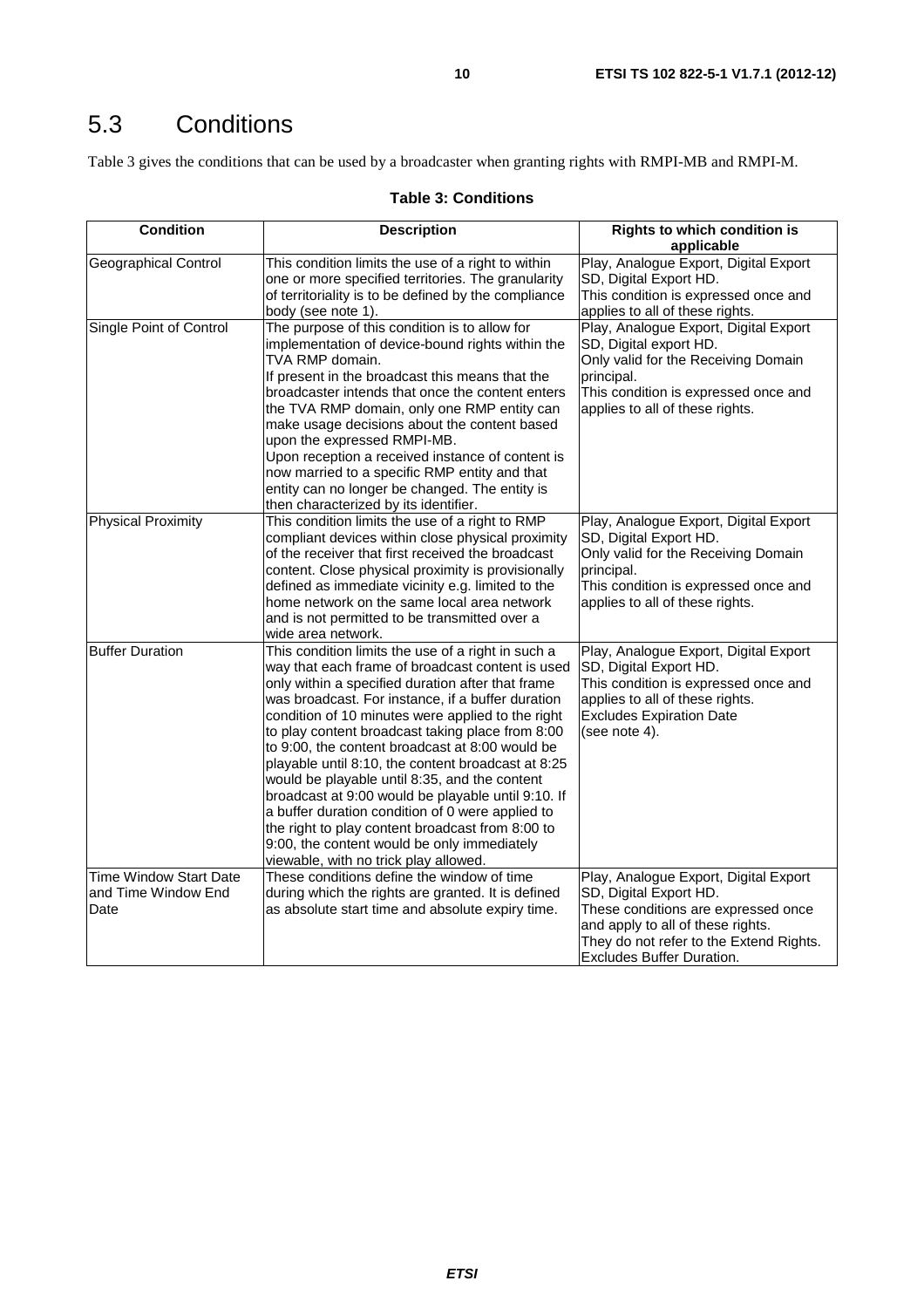| <b>Condition</b>                                               | <b>Description</b>                                                                                                                                                                                                                                                                                                                                                                                                                                                                                                                                                                                                                                                                                                                                                                                      | <b>Rights to which condition is</b><br>applicable                                                                                                                                                                   |
|----------------------------------------------------------------|---------------------------------------------------------------------------------------------------------------------------------------------------------------------------------------------------------------------------------------------------------------------------------------------------------------------------------------------------------------------------------------------------------------------------------------------------------------------------------------------------------------------------------------------------------------------------------------------------------------------------------------------------------------------------------------------------------------------------------------------------------------------------------------------------------|---------------------------------------------------------------------------------------------------------------------------------------------------------------------------------------------------------------------|
| <b>Standard Definition Digital</b><br><b>Export Control</b>    | This condition forwards content management<br>rules to external content protection systems on<br>standard definition outputs whilst exercising the<br>Digital Export SD right:<br>for immediate viewing only;<br>bound to device or media for future<br>viewing.<br>If the content is marked "for immediate viewing<br>only", then the external content protection<br>system should treat it as "do not store".<br>If the content is marked "bound to device or<br>media for future viewing", then the external<br>content protection system is instructed to permit<br>the storage of the content as long as the<br>playback of that content is in the presence of the<br>single device or media to which it was exported.<br>The content can be viewed as well as recorded<br>or stored (see note 2). | Digital Export SD.<br>This condition applies both to the Digital<br>Export Standard Definition Right and<br>the Digital Export Any Definition Right.<br>(see note 5)                                                |
| <b>High Definition Digital</b><br><b>Export Control</b>        | This condition forwards content management<br>rules to external content protection systems on<br>high definition outputs whilst exercising the<br>Digital Export HD right:<br>for immediate viewing only;<br>bound to device or media for future<br>viewing.<br>If the content is marked "for immediate viewing<br>only", then the external content protection<br>system should treat it as "do not store".<br>If the content is marked bound to device or<br>media for future viewing, then the external<br>content protection system is instructed to permit<br>the storage of the content as long as the<br>playback of that content is in the presence of that<br>single device or media to which it was exported.<br>The content can be viewed as well as recorded<br>or stored (see note 2).      | Digital Export HD.<br>(see note 5)                                                                                                                                                                                  |
| Analogue Export<br>Signalling                                  | This condition forwards content management<br>rules to external content protection systems:<br>for immediate viewing only;<br>bound to device or media for future<br>viewing (includes immediate viewing).                                                                                                                                                                                                                                                                                                                                                                                                                                                                                                                                                                                              | Analogue Export.                                                                                                                                                                                                    |
| Analogue Standard<br>Definition (SD) control                   | This condition constrains the resolution of the<br>exported analogue signal. If set then Standard<br>Definition resolution only is permitted for an<br>analogue output.                                                                                                                                                                                                                                                                                                                                                                                                                                                                                                                                                                                                                                 | Analogue Export.                                                                                                                                                                                                    |
| <b>Security Level</b>                                          | This condition constrains the execution of rights<br>based on the invoked components robustness<br>level. Security levels are to be based upon the<br>aggregate robustness of all invoked components<br>needed to exercise a right.                                                                                                                                                                                                                                                                                                                                                                                                                                                                                                                                                                     | Play, Analogue Export, Digital Export<br>SD, Digital Export HD, Extend Rights<br>Each grant may have a specific security<br>level.                                                                                  |
| Simultaneous Rendering<br>Count<br>Source of additional rights | This condition limits the number of simultaneous<br>Plays, Analogue Exports and Digital Exports of<br>content within a domain. For purposes of this<br>condition a Play counts as a rendering, an<br>Analogue Export counts as a rendering, a Digital<br>Export SD counts as a rendering and a Digital<br>Export HD counts as a rendering (see note 3).<br>This condition identifies the authority which may                                                                                                                                                                                                                                                                                                                                                                                            | Play, Analogue Export, Digital Export<br>SD, Digital Export HD<br>Only valid if principal is Receiving<br>Domain<br>This condition is being expressed once<br>and applies to all of these rights.<br>Extend Rights. |
|                                                                | assign new rights to the content.                                                                                                                                                                                                                                                                                                                                                                                                                                                                                                                                                                                                                                                                                                                                                                       |                                                                                                                                                                                                                     |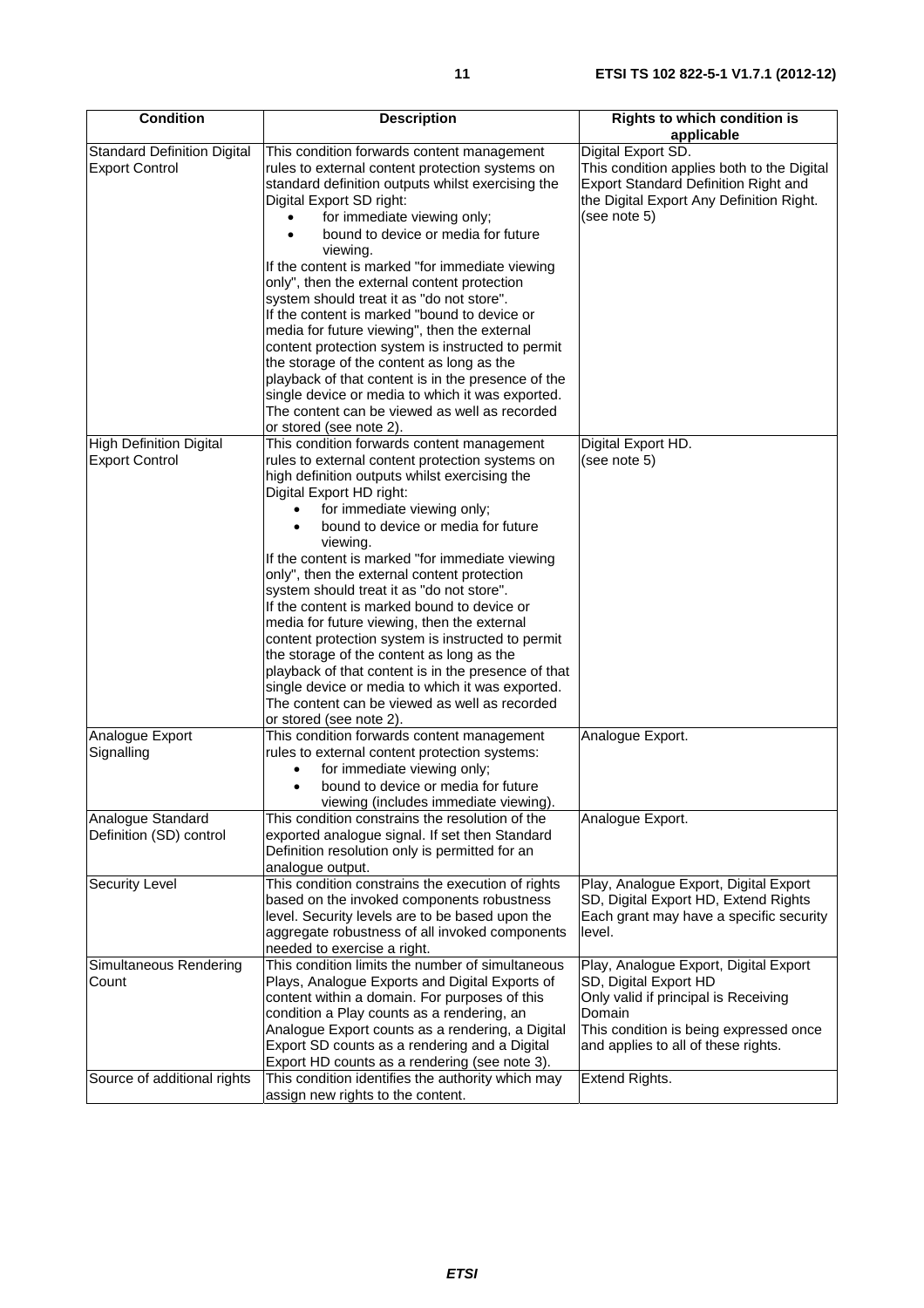| <b>Condition</b>                                                                                                                                                                                                                                                                                                     | <b>Description</b> | <b>Rights to which condition is</b><br>applicable |
|----------------------------------------------------------------------------------------------------------------------------------------------------------------------------------------------------------------------------------------------------------------------------------------------------------------------|--------------------|---------------------------------------------------|
| NOTE 1: The present document assumes that devices belong to a territory regardless of where they are physically<br>located.                                                                                                                                                                                          |                    |                                                   |
| NOTE 2: This expression may be used to enable HDCP on an HDMI output. CCI bits can be used to signal this<br>information as follows: copy no more for immediate viewing only, copy one generation for bound to device or<br>media for future viewing, and copy control not asserted if the condition is not present. |                    |                                                   |
| NOTE 3: It is expected that this condition will be used in conjunction with the Single Point of Control condition.<br>However there may be implementations whereby Simultaneous Rendering Count is used on its own (e.g.<br>there may be a secure simultaneous render counter service available within the domain).  |                    |                                                   |
| NOTE 4: This condition is to be evaluated continually at a frequency to be defined by the compliance body or the<br>implementer, and when the condition is no longer met, the right is no longer granted.                                                                                                            |                    |                                                   |
| NOTE 5: If the Digital Export Any Definition Right is exercised, then the most restrictive of either SD or HD digital<br>export control is used.                                                                                                                                                                     |                    |                                                   |

### 5.4 Ancillary RMPI-MB and ancillary RMPI-M

Ancillary RMPI-MB and ancillary RMPI-M (table 4) do not convey usage rules or conditions, but carry further information that is required when handling the content.

| Ancillary RMPI-MB and ancillary RMPI-M | Information to be conveyed             | Intent                                        |
|----------------------------------------|----------------------------------------|-----------------------------------------------|
| <b>Scrambling Control</b>              |                                        | This is to control the scrambling of          |
|                                        |                                        | content when it enters and is                 |
|                                        |                                        | stored in the RMP controlled                  |
|                                        |                                        | domain. Content is not to be                  |
|                                        |                                        | scrambled when stored in the                  |
|                                        |                                        | RMP controlled domain. However                |
|                                        |                                        | it may be scrambled when                      |
|                                        |                                        | transmitted between devices or                |
|                                        |                                        | when bound to removable media.                |
|                                        | Maintain broadcast scrambling          | Self explanatory do not add RMP               |
|                                        |                                        | cipher.                                       |
|                                        | Apply RMP cipher                       | Remove broadcast scrambling if                |
|                                        |                                        | any and apply RMP cipher.                     |
| Cipher algorithm                       | <b>AES</b>                             | To specify the cipher algorithm               |
|                                        | Camellia                               | used to (de)scramble the content              |
|                                        | DVB Common Scrambling Algorithm        | within the TVA RMP Domain.                    |
|                                        | v1                                     |                                               |
|                                        | DVB Common Scrambling Algorithm        |                                               |
|                                        | v2                                     |                                               |
|                                        | 3DES                                   |                                               |
|                                        | M <sub>2</sub>                         |                                               |
|                                        | Cipher outside of the control of       |                                               |
|                                        | TV-Anytime RMP                         |                                               |
| Version of RMPI                        | Version of RMPI specification          | To identify version of RMPI<br>specification. |
| Origin of RMPI                         | Identifier/pointer to authority having | For forensic purposes; this is not            |
|                                        | granted rights                         | to authenticate the origin.                   |

#### **Table 4: Ancillary RMPI-MB and ancillary RMPI-M**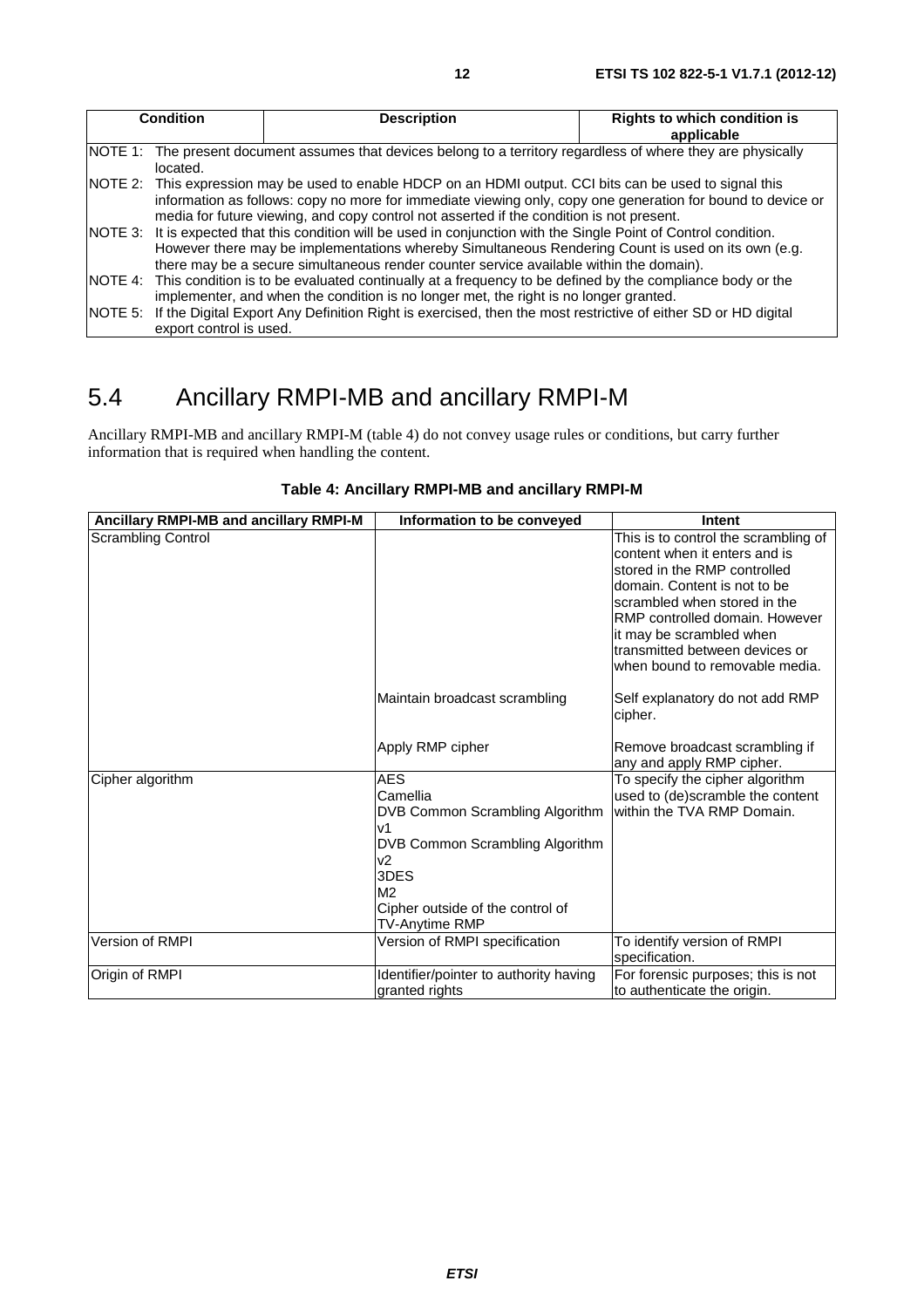# 6 Syntax and encoding for RMPI-MB and RMPI-M

### 6.1 Introduction

The syntax and encoding for the RMPI-MB and RMPI-M payload is given below. The payload describes the minimum set of usage rights and rules that can be conveyed alongside a digital television broadcast. It is composed of at most four grants including:

- A grant for the "Receiving Domain" that signals the rights and conditions that apply to content once it has entered a given "Receiving Domain". This grant excludes the "Extend Rights" right.
- A grant for "Any Domain" that signals the rights and conditions that apply to content once it has entered "Any Domain". This grant excludes the "Extend Rights" right.
- A grant for the "Receiving Domain" that signals the "Extend Rights" right and associated conditions.
- A grant for "Any Domain" that signals the "Extend Rights" right and associated conditions.

The last two grants are always identical and therefore share the same encoding.

The encoding of the payload allows for the signalling of all relevant conditions for each of the rights expressed in each respective grant. The encoding also allows signalling that no rights have been granted by assigning null values to the respective rights flags. For example, a broadcaster to signal that rights were granted to a "Receiving Domain", and not to "Any Domain", then "Any Domain" rights flags would be set to null. The result of this would be that only those devices in the "Receiving Domain" would have access to the content based on the grants, unless the "Extend Rights" right provided for the acquisition of additional rights.

The present document does not address binding of RMPI-MB and RMPI-M to content, nor does it define rules for conveying a multiplicity of grants within a broadcast stream. However the payload data structure has been defined with processing efficiency in mind. Should an implementer or compliance body choose to signal a multiplicity of RMPI-MB (for example to support a variety of conditions within a large set of geographic territories), it is recommended that the binding to content allows for fast identification of relevant RMPI-MB by the receiver.

### 6.2 RMPI-MB and RMPI-M payload

Table 5 describes the fixed encoding of RMPI-MB and RMPI-M.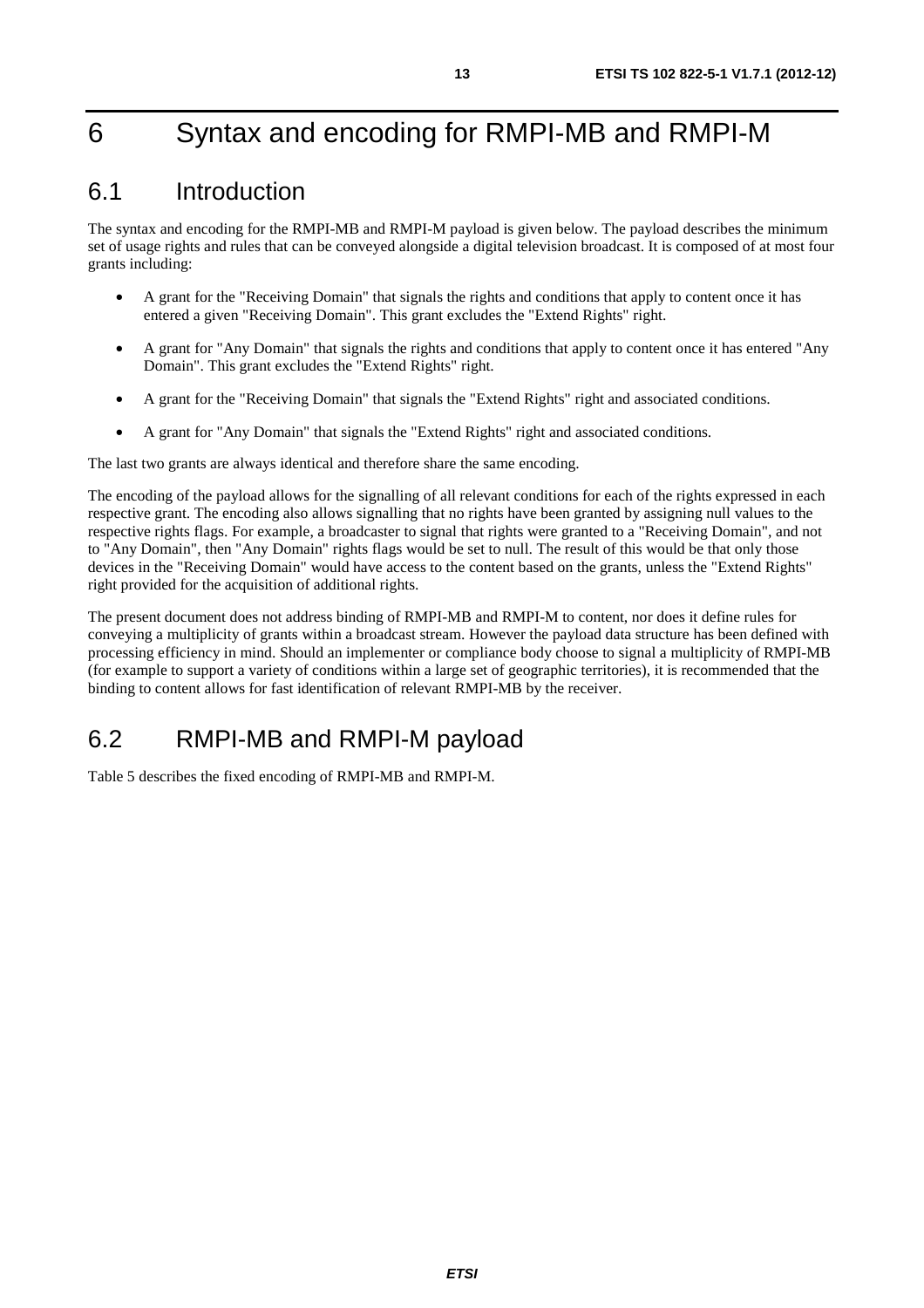| <b>Syntax</b>                               | No. of bits    | <b>Identifier</b> |
|---------------------------------------------|----------------|-------------------|
| RMPI_MB_and_RMPI_M_payload (){              |                |                   |
| Ancillary RMPI                              |                |                   |
| RMPI_type_flaq                              | $\mathbf 1$    | bslbf             |
| Version_of_RMPI                             | 15             | bslbf             |
| Origin of RMPI                              | 128            | bslbf             |
| Scrambling_control                          | $\mathbf 1$    | bslbf             |
| Cipher                                      | $\overline{4}$ | bslbf             |
| Extend Rights (Grant is common to Receiving |                |                   |
| Domain and Any Domain)                      |                |                   |
| Extend_rights_flag                          | $\mathbf{1}$   | bslbf             |
| Security_level                              | $\overline{2}$ | uimsbf            |
| Source_of_additional_rights                 | 128            | bslbf             |
| Grant to Receiving Domain                   |                |                   |
| Domain_ID                                   | 128            | bslbf             |
| Play_Right_flag                             | 1              | bslbf             |
| Analogue_export_right_flag                  | $\mathbf 1$    | bslbf             |
| Digital_export_SD_right_flag                | $\mathbf{1}$   | bslbf             |
| Digital_export_HD_right_flag                | $\mathbf{1}$   | bslbf             |
| Buffer_duration                             | $\overline{a}$ | bslbf             |
| Security_level                              | $\overline{2}$ | uimsbf            |
| Time_window_start_date                      | 16             | uimsbf            |
|                                             | 16             | uimsbf            |
| Time_window_end_date                        | 128            | bslbf             |
| Geographic_control                          |                |                   |
| Analogue_export_signalling                  | $\overline{2}$ | bslbf             |
| Analoque SD control                         | 1              | bslbf             |
| Standard Definition digital export control  | 2              | bslbf             |
| High Definition digital export control      | 2              | bslbf             |
| Reserved for future use                     | $\mathbf{1}$   | bslbf             |
| Single_point_of_control_flag                | $\mathbf{1}$   | bslbf             |
| Physical_proximity_flag                     | $\mathbf{1}$   | bslbf             |
| Simultaneous rendering count                | $\overline{4}$ | uimsbf            |
| Reserved_for_future_use                     | $\overline{a}$ | bslbf             |
| Single point of control ID                  | 128            | bslbf             |
| Grant to Any Domain                         |                |                   |
| Play_Right_flag                             | 1              | bslbf             |
| Analoque_export_right_flaq                  | $\mathbf{1}$   | bslbf             |
| Digital_export_SD_right_flag                | $\mathbf{1}$   | bslbf             |
| Digital_export_HD_right_flag                | $\mathbf{1}$   | bslbf             |
| Buffer_duration                             | $\overline{2}$ | bslbf             |
| Security_level                              | $\overline{2}$ | uimsbf            |
| Time_window_start_date                      | 16             | uimsbf            |
| Time_window_end_date                        | 16             | uimsbf            |
| Geographic_control                          | 128            | bslbf             |
| Analogue_export_signalling                  | 2              | bslbf             |
| Analoque SD control                         | 1              | bslbf             |
| Standard Definition digital export control  | $\overline{2}$ | bslbf             |
| High_Definition_digital_export_control      | 2              | bslbf             |
| Reserved for future use                     | 1              | bslbf             |
|                                             |                |                   |

#### **Table 5: RMPI-MB and RMPI-M codes**

### 6.3 Ancillary RMPI

**RMPI\_type\_flag:** This 1-bit field indicates the type of RMPI carried (table 6).

#### **Table 6: RMPI\_type\_flag**

| Value | <b>Meaning</b>                         |  |
|-------|----------------------------------------|--|
|       | <b>IRMPI-Micro Broadcast (RMPI-MB)</b> |  |
|       | <b>RMPI-Micro (RMPI-M)</b>             |  |

**Version\_of\_RMPI:** This 15-bit field is used to identify the version of RMPI for future-proofing purposes. 15 bits for version to be allocated by compliance body.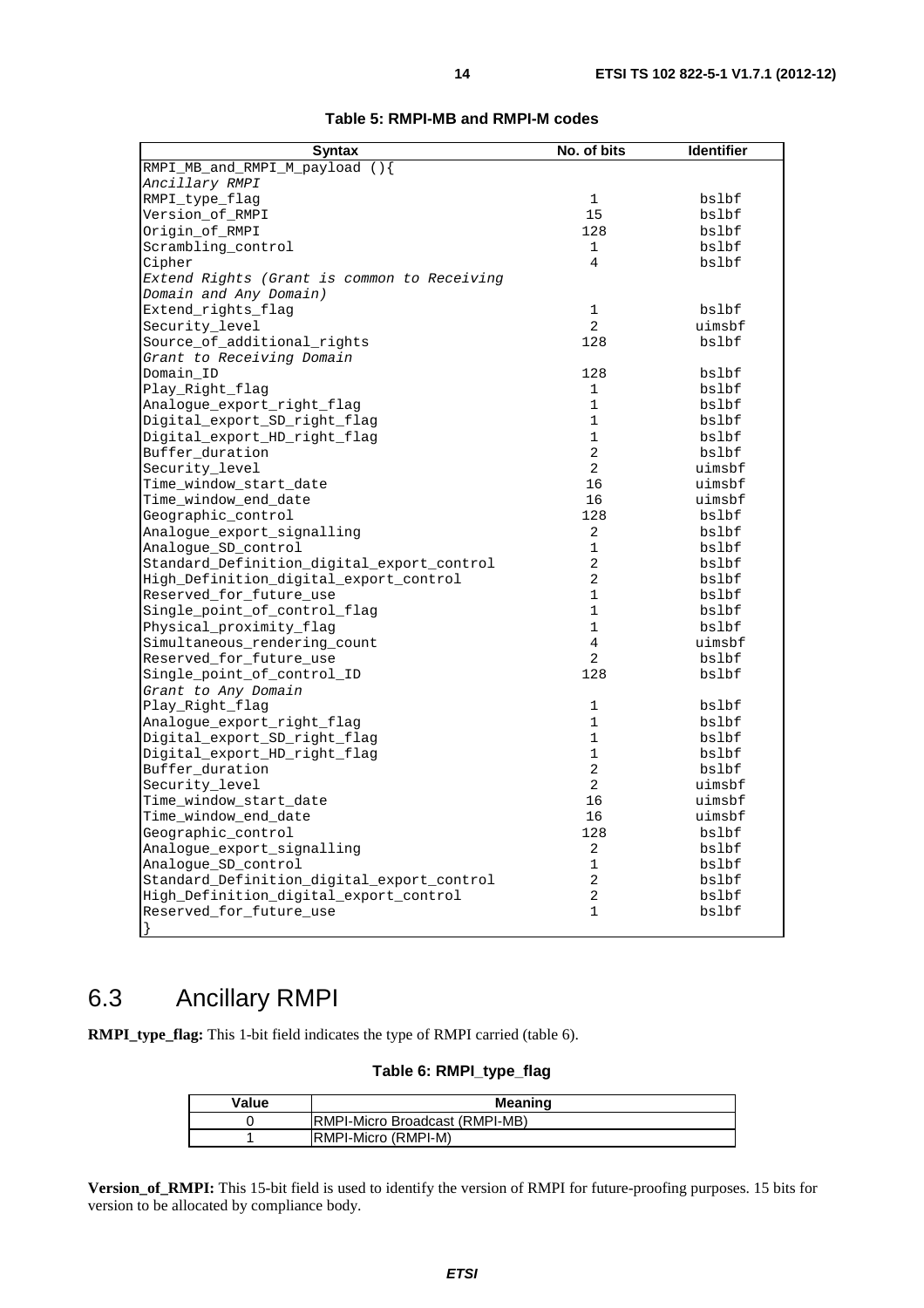**Origin of RMPI:** This 128-bit field is used to identify the entity that originated the RMPI. 128 bits to be allocated by compliance body.

**Scrambling\_control:** This 1-bit field indicates the scrambling policy to implement (table 7).

| Value | <b>Meaning for RMPI-MB</b>                                                                                        | <b>Meaning for RMPI-M</b>                                                                          |
|-------|-------------------------------------------------------------------------------------------------------------------|----------------------------------------------------------------------------------------------------|
| 0     | Maintain original scrambling status, including no                                                                 | Original scrambling status has been maintained,                                                    |
|       | scrambling.                                                                                                       | including no scrambling.                                                                           |
|       | "Cipher" field: cipher used in the broadcast.                                                                     | "Cipher" field: cipher currently used on the content.                                              |
|       | Change scrambling including replacing scrambling<br>"Cipher" field: cipher to be used to scramble the<br>content. | The original scrambling has been changed.<br>"Cipher" field: cipher currently used on the content. |
|       | It is assumed that the broadcast receiver knows                                                                   |                                                                                                    |
|       | which scrambling algorithm is used to protect the                                                                 |                                                                                                    |
|       | broadcast signal (e.g. DVB CSA for DVB receivers).                                                                |                                                                                                    |

#### **Table 7: Scrambling\_control**

**Cipher:** This 4-bit field specifies the cipher algorithm used to (de)scramble the content in the TVA RMP compliant domain (table 8).

| Value          | <b>Meaning</b>                                         |
|----------------|--------------------------------------------------------|
| 0x0            | No cipher.                                             |
| 0x1            | AES.                                                   |
| 0x2            | Camellia.                                              |
| 0x3            | IDVB CSA 1.                                            |
| 0x4            | DVB CSA 2.                                             |
| 0x5            | 3DES.                                                  |
| 0x6            | M <sub>2</sub> .                                       |
| 0x7            | Scrambling/descrambling outside of the control of RMP. |
| $0x8$ to $0xF$ | Reserved.                                              |

#### **Table 8: Cipher**

- NOTE 1: If the accompanying scrambling\_control field is set to 1, then only "No Cipher" (value 0x0), AES (value 0x1), Camellia (value 0x2) and "Scrambling/descrambling outside of the control of RMP" (value 0x7) can be employed. Values 0x0, 0x1, 0x2 indicate that content is descrambled and rescrambled using the appropriate cipher. Value 0x7 indicates that a custom cipher or super-scrambling is to be used.
- NOTE 2: Value 0x7 "Scrambling/descrambling outside of the control of RMP" includes super-scrambling whereby additional scrambling is applied to the already scrambled broadcast content at the time of entering the RMP Domain. It can be used in conjunction with "Single\_Point\_of\_Control\_ID" to determine the entity which is responsible for descrambling.

### 6.4 Rights

**Extend\_rights\_flag:** This 1-bit field indicates whether the Extend Rights right is granted (table 9).

#### **Table 9: Extend\_rights\_flag**

| Value | Meaning                             |
|-------|-------------------------------------|
|       | Extend Rights right is not granted. |
|       | Extend Rights right is granted.     |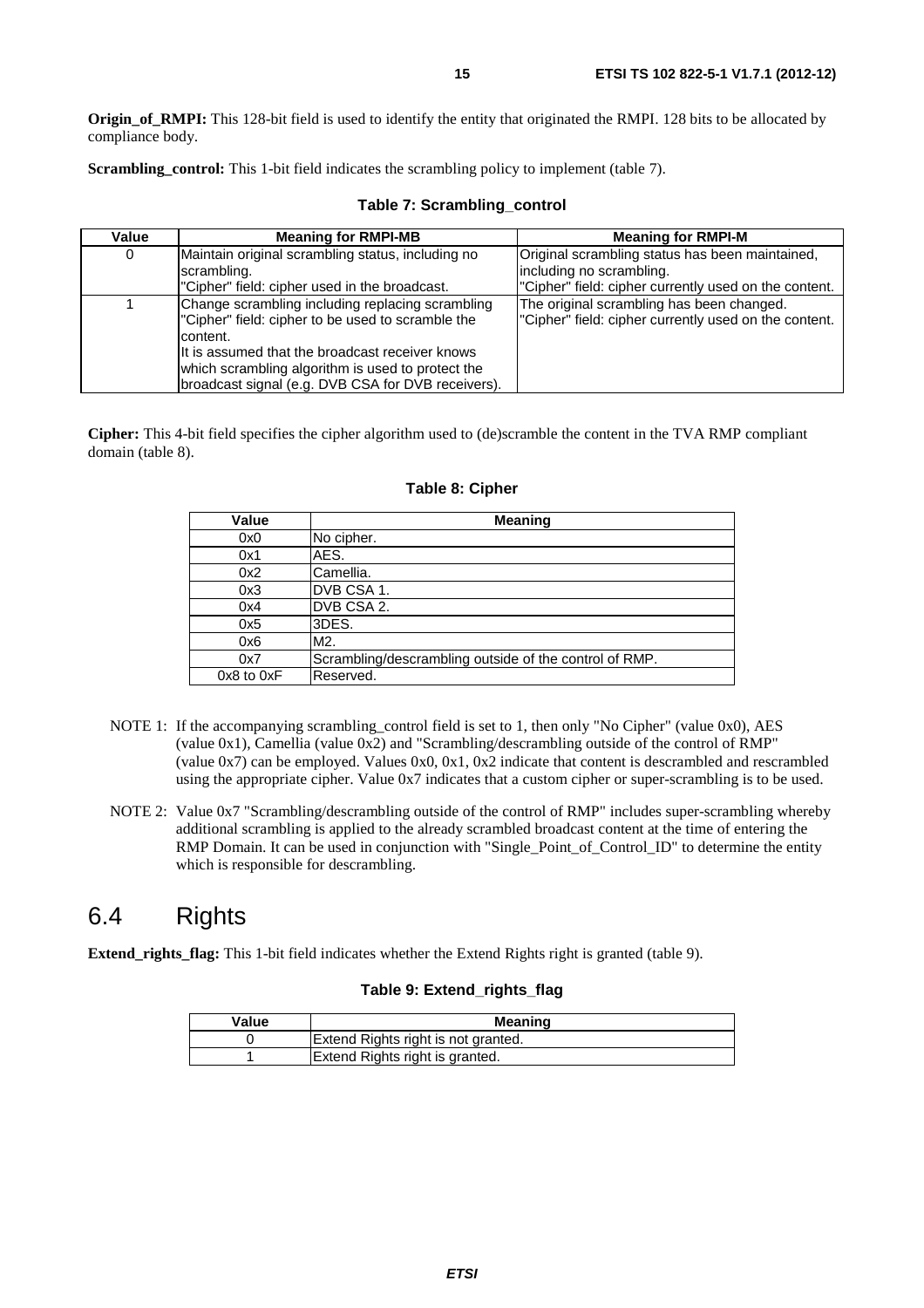**Play right flag:** This 1-bit field indicates whether the Play right is granted (table 10).

**Table 10: Play\_right\_flag** 

| Value | Meaning                    |
|-------|----------------------------|
|       | Play right is not granted. |
|       | Play right is granted.     |

**Analogue\_export\_right\_flag:** This 1-bit field indicates whether the Analogue Export right is granted (table 11).

**Table 11: Analogue\_export\_right\_flag**

| Value | <b>Meaning</b>                        |
|-------|---------------------------------------|
|       | Analogue Export right is not granted. |
|       | Analogue Export right is granted.     |

**Digital\_export\_SD\_right\_flag:** This 1-bit field indicates whether the Digital Export SD right is granted (table 12).

#### **Table 12: Digital\_export\_SD\_right\_flag**

| Value | <b>Meaning</b>                          |
|-------|-----------------------------------------|
|       | Digital Export SD right is not granted. |
|       | Digital Export SD right is granted.     |

**Digital\_export\_HD\_right\_flag:** This 1-bit field indicates whether the Digital Export HD right is granted (table 13).

#### **Table 13: Digital\_export\_HD\_right\_flag**

| Value | Meaning                                 |
|-------|-----------------------------------------|
|       | Digital Export HD right is not granted. |
|       | Digital Export HD right is granted.     |

NOTE: If both the Digital Export SD and Digital Export HD rights are granted, then Digital Export is permitted for any definition/resolution. This is called the "Digital Export Any Resolution right".

#### 6.5 Conditions and identifiers

Unless otherwise stated, conditions apply to Play, Analogue Export, Digital Export SD and Digital Export HD. If conditions are not asserted they do not apply.

**Security\_level:** This 2-bit field indicates the minimum security level required to exercise the right. Security levels are to be defined by the compliance body.

NOTE 1: Security levels should be based upon the aggregate robustness of all invoked RMP components required to exercise the right.

NOTE 2: This condition applies to all rights, including extend rights.

**Source\_of\_additional\_rights:** This 128-bit field identifies the entity from which new rights can be assigned to the content. 128-bit identifier to be allocated by compliance body.

NOTE 3: This condition only applies to Extend Rights.

**Domain\_ID:** This 128-bit field identifies the RMP Domain to which the rights are granted. It is the first domain that has received the broadcast signal. 128-bit identifier to be allocated by compliance body.

NOTE 4: If the RMPI type flag is set to 0 then this field is not applicable.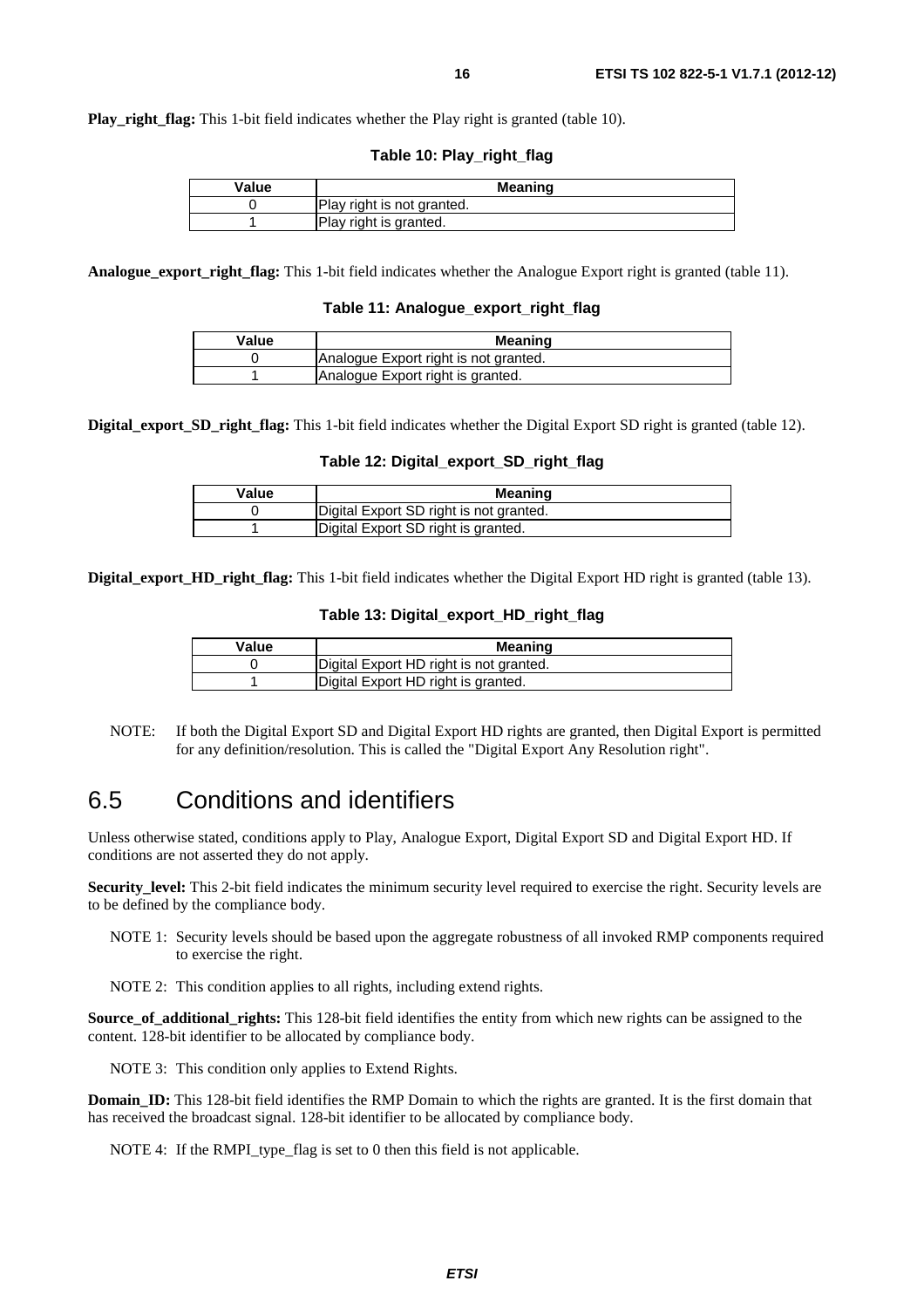**Buffer duration:** This 2-bit field limits the use of a right in such a way that each frame of broadcast content is used only within a specified duration after that frame was broadcast (table 14). Buffer\_duration is valid only if both Time\_window\_start\_date and Time\_window\_end\_date are not asserted.

| Value | <b>Meaning</b>                                                                                                          |
|-------|-------------------------------------------------------------------------------------------------------------------------|
| 00    | lCondition not asserted.                                                                                                |
| 01    | Condition not asserted.                                                                                                 |
| 10    | Condition set, no buffer (immediate viewing).                                                                           |
|       | Condition set, buffer duration is a reasonable period of time to<br>be determined by compliance body (e.g. 90 minutes). |

|  |  |  | Table 14: Buffer duration |
|--|--|--|---------------------------|
|--|--|--|---------------------------|

**Time\_window\_start\_date:** This 16-bit field defines the start date of the window of time during which the rights are granted. It is defined as absolute start time. It is expressed in number of days since January 1st, 2004. A value of 0x0000 means that the condition is not asserted (there is no start date).

**Time\_window\_end\_date:** This 16-bit field defines the end date of the window of time during which the rights are granted. It is defined as absolute expiry time. It is expressed in number of days since January 1st, 2004. A value of 0xFFFF means that the condition is not asserted (unbounded end date).

**Geographic\_control:** This 128-bit field is used to indicate geographical regions and territories for which the rights are valid. It is to be defined by the compliance body.

NOTE 5: It is suggested that the compliance body could use these bits for signalling up to four territories in the following format: 2 bytes ISO country code and 2 bytes region within the country. Alternatively the compliance body could decide to specify territories for which the rights are not granted. A value should be reserved for "condition not asserted".

**Analogue export signalling:** This 2-bit field is used to signal content management rules to an external analogue content protection systems (table 15).

| Value | <b>Meaning</b>                                                 |
|-------|----------------------------------------------------------------|
| 00    | Condition not asserted.                                        |
|       | Condition not asserted.                                        |
| 10    | For immediate viewing only.                                    |
| 11    | Bound to device or media for future viewing, does not preclude |
|       | limmediate viewing.                                            |

**Table 15: Analogue\_export\_signalling**

NOTE 6: This condition applies only to the Analogue Export right.

**Analogue\_SD\_control:** This 1-bit field constrains the resolution of the exported analogue signal (table 16).

#### **Table 16: Analogue\_SD\_control**

| Value | <b>Meaning</b>                                                                    |
|-------|-----------------------------------------------------------------------------------|
|       | Condition not asserted.                                                           |
|       | While doing analogue output Standard Definition resolution<br>lonly is permitted. |

NOTE 7: This condition applies only to the Analogue Export Right.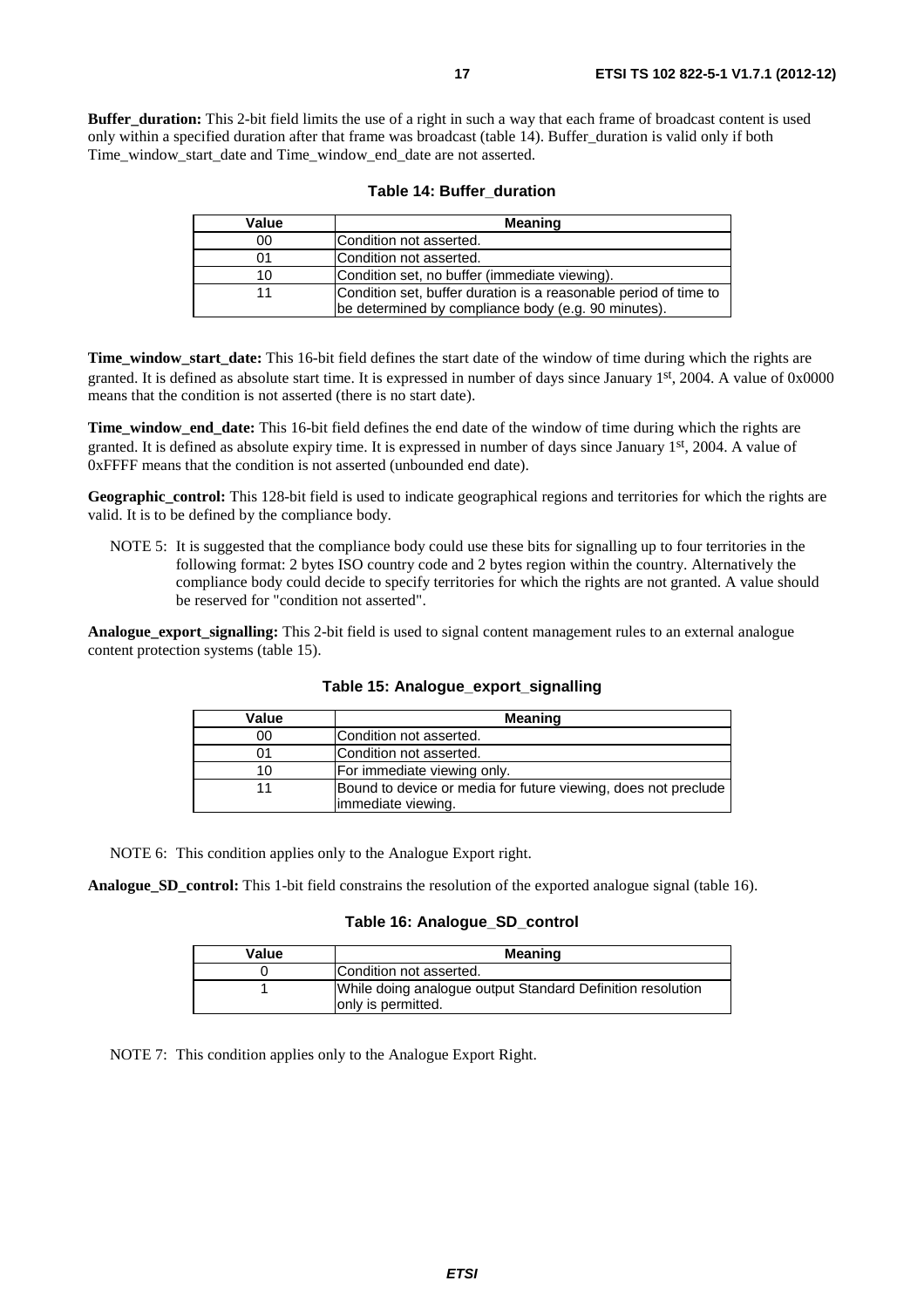**Standard Definition digital export control:** This 2-bit field is to control the configuration of Standard Definition digital outputs as to whether the content can be recorded or only viewed immediately (table 17). This condition applies only to the Digital Export SD Right.

| Value | Meaning                                                                                                                                                                                                     |
|-------|-------------------------------------------------------------------------------------------------------------------------------------------------------------------------------------------------------------|
| 00    | Export conditions not asserted. Hand-off to any non-RMP                                                                                                                                                     |
|       | content protection system is permitted.                                                                                                                                                                     |
| 01    | Export conditions asserted. Hand-off to compliance body<br>certified non-RMP content protection system only is permitted.<br>RMPI-MB/M is mapped to certified system as defined by<br>compliance body.      |
| 10    | Export conditions asserted, bound to device or media for<br>immediate viewing, includes immediate viewing. Hand-off to<br>compliance body certified non-RMP content protection system<br>only is permitted. |
| 11    | Export conditions asserted, immediate viewing only.<br>Hand-off to compliance body certified non-RMP content<br>protection system only is permitted.                                                        |

|  | Table 17: Standard_definition_digital_export_control |
|--|------------------------------------------------------|
|--|------------------------------------------------------|

NOTE 8: This is not signalling digital copy control in the RMP domain, it is only relevant to the Digital Export Standard Definition right and external content protection systems such as HDCP.

**High Definition digital export control:** This 2-bit field is to control the configuration of High Definition digital outputs as to whether the content can be recorded or only viewed immediately (table 18). This condition applies only to the Digital Export HD right.

| Value | <b>Meaning</b>                                                                                                                                                                                              |
|-------|-------------------------------------------------------------------------------------------------------------------------------------------------------------------------------------------------------------|
| 00    | Export conditions not asserted. Hand-off to any non-RMP<br>content protection system is permitted.                                                                                                          |
| 01    | Export conditions asserted. Hand-off to compliance body<br>certified non-RMP content protection system only is permitted.<br>RMPI-MB/M is mapped to certified system as defined by<br>compliance body.      |
| 10    | Export conditions asserted, bound to device or media for<br>immediate viewing, includes immediate viewing. Hand-off to<br>compliance body certified non-RMP content protection system<br>only is permitted. |
| 11    | Export conditions asserted, immediate viewing only. Hand-off<br>to compliance body certified non-RMP content protection<br>system only is permitted.                                                        |

**Table 18: High\_definition\_digital\_export\_control**

- NOTE 9: This is not signalling digital copy control in the RMP domain, it is only relevant to Digital Export High Definition right and external content protection systems such as HDCP.
- NOTE 10: If the Digital Export Any Definition Right is exercised, then the most restrictive of either Standard Definition or High Definition digital export control is used.

**Single point of control flag:** This 1-bit field indicates that the broadcaster intends that once the content gets into the RMP Receiving Domain only one RMP entity can make usage decisions about the content based upon the expressed RMPI-MB (table 19). The content is irrevocably married to the device identified as single point of control, if that device is destroyed or lost, then this grant becomes no longer exercisable. Single point of control is only used in the context of Receiving Domain as principal.

|  |  |  |  |  | Table 19: Single_point_of_control_flag |  |
|--|--|--|--|--|----------------------------------------|--|
|--|--|--|--|--|----------------------------------------|--|

| Value | <b>Meaning</b>                   |  |
|-------|----------------------------------|--|
|       | Condition not asserted.          |  |
|       | Single point of control applies. |  |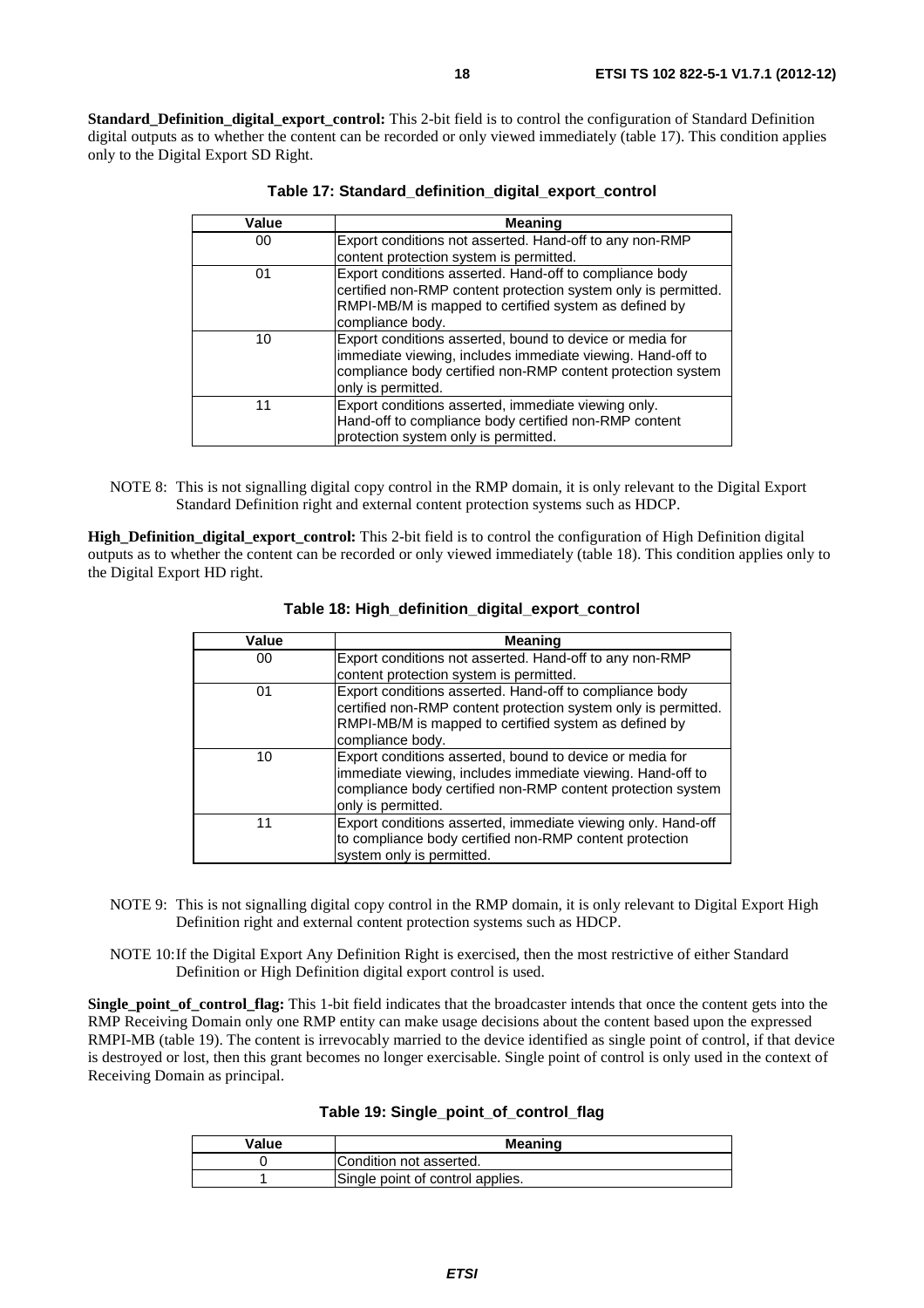**Physical proximity flag:** This 1-bit field limits the use of a right to RMP compliant devices within close physical proximity of the receiver that first received the broadcast content (table 20). When a device checks that condition, it needs to be in close physical proximity of the receiving device in order to exercise the right. Precise definition of close physical proximity is to be determined by compliance body. The compliance body may decide to limit the use of this condition to live broadcasts. For instance close physical proximity could be defined as immediate vicinity e.g. content use is limited to the home network on the same local area network and is not permitted to be transmitted over a wide area network. Physical proximity is only used in the context of Receiving Domain as principal.

#### **Table 20: Physical\_proximity\_flag**

| Value | <b>Meaning</b>              |
|-------|-----------------------------|
|       | Condition not asserted.     |
|       | Physical proximity applies. |

**Simultaneous rendering count:** This 4-bit field limits the number of simultaneous independent Plays, Analogue Exports, Digital Export SDs and Digital Export HDs of content within a domain (table 21). For purposes of this condition a Play counts as a rendering, an Analogue Export counts as a rendering, a Digital Export SD counts as a rendering, and a Digital Export HD counts as one rendering. Simultaneous rendering count is only used in the context of Receiving Domain as principal.

**Table 21: Simultaneous\_rendering\_count**

| Value   | <b>Meaning</b>                                       |  |
|---------|------------------------------------------------------|--|
|         | Condition not asserted.                              |  |
| 1 to 15 | Maximum permitted number of simultaneous renderings. |  |

**Single\_point\_of\_control\_ID:** This 128-bit field identifies the entity that is the single point of control. This is triggered by the condition single point of control  $= 1$  in the incoming RMPI-MB granted to the receiving domain. 128-bit identifier to be allocated by compliance body. This condition is only applicable if RMPI\_type\_flag and single point of control flag are set to 1.

# 7 RMPI-MB and RMPI-M lifecycle

RMPI-MB is transmitted in conjunction with the broadcast signal. At the time of reception in the end user's TVA RMP Domain it is converted to RMPI-M. If RMPI-MB "scrambling\_control" is set to 1, then transition from RMPI-MB to RMPI-M shall be synchronized with the rescrambling of the content. Rights that are granted to the "Receiving Domain" and "Single Point of Control" (if present) in RMPI-MB are carried over in RMPI-M. Generic mentioning of the "Receiving Domain" and "Single Point of Control" (if present) in RMPI-MB is translated into explicit mentioning through the explicit statement of "Identifiers" in RMPI-M. In order to maintain the persistence of the rights assigned by the broadcaster or content provider, a TVA RMP compliant receiver shall not change any other value in RMPI. Rights granted to "Any Domain" are always carried over unchanged from RMPI-MB to RMPI-M. Figure 2 illustrates the transition from RMPI-MB to RMPI-M in a case where "Single Point of Control" is asserted.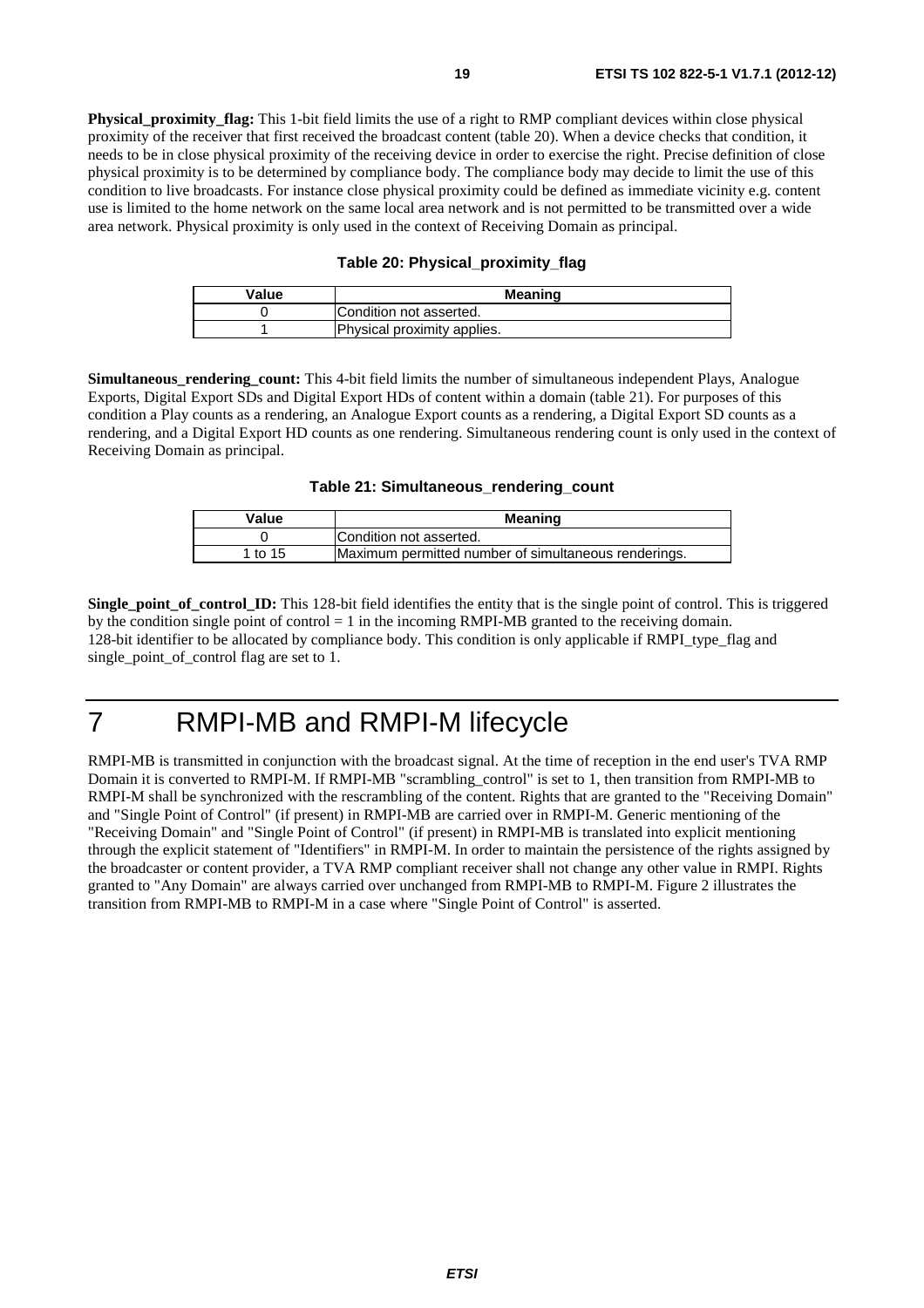| RMPI-MB                                       | <b>RMPI-M</b>                                     |
|-----------------------------------------------|---------------------------------------------------|
| <b>Ancillary RMPI</b>                         | <b>Ancillary RMPI</b>                             |
| RMPI type $flag = 0$                          | RMPI type $flag = 1$                              |
| Version of RMPI                               | Version of RMPI                                   |
| Origin_of_RMPI                                | Origin of RMPI                                    |
| Scrambling_control                            | Scrambling_control                                |
| Cipher                                        | Cipher                                            |
| <b>Extend Rights</b>                          | <b>Extend Rights</b>                              |
| Extend rights flag                            | Extend rights flag                                |
| Security_level                                | Security level                                    |
| Source_of_additional_rights                   | Source_of_additional_rights                       |
| <b>Grant to Receiving Domain</b>              | <b>Grant to Receiving Domain</b>                  |
| Domain $ID = not applicable$                  | Domain_ID= Receiving Domain ID<br>→               |
| Play_Right_flag                               | Play_Right_flag                                   |
| Analogue_export_right_flag                    | Analogue_export_right_flag                        |
| Digital_export_SD_right_flag                  | Digital_export_SD_right_flag                      |
| Digital export HD right flag                  | Digital export HD right flag                      |
| Buffer duration                               | Buffer duration                                   |
| Security_level                                | Security level                                    |
| Time_window_start_date                        | Time_window_start_date                            |
| Time_window_end_date                          | Time_window_end_date                              |
| Geographic control                            | Geographic control                                |
| Analogue_export_signalling                    | Analogue_export_signalling                        |
| Analogue_SD_control                           | Analogue_SD_control                               |
| SD digital export control                     | SD_digital_export_control                         |
| HD_digital_export_control                     | HD_digital_export_control                         |
| Single_point_of_control_flag                  | Single_point_of_control_flag                      |
| Physical_proximity_flag                       | Physical_proximity_flag                           |
| Simultaneous_rendering_count                  | Simultaneous_rendering_count                      |
| Single point of control $ID = not applicable$ | Single point of control $ID = Device / Entity ID$ |
| Grant to Any Domain                           | Grant to Any Domain                               |
| Play_Right_flag                               | Play_Right_flag                                   |
| Analogue_export_right_flag                    | Analogue_export_right_flag                        |
| Digital_export_SD_right_flag                  | Digital_export_SD_right_flag                      |
| Digital_export_HD_right_flag                  | Digital_export_HD_right_flag                      |
| Buffer duration                               | Buffer duration                                   |
| Security_level                                | Security level                                    |
| Time window start date                        | Time window start date                            |
| Time_window_end_date                          | Time_window_end_date                              |
| Geographic_control                            | Geographic_control                                |
| Analogue_export_signalling                    | Analogue_export_signalling                        |
| Analogue_SD_control                           | Analogue_SD_control                               |
| SD_digital_export_control                     | SD_digital_export_control                         |
| HD_digital_export_control                     | HD_digital_export_control                         |

**Figure 2: Transition from RMPI-MB to RMPI-M**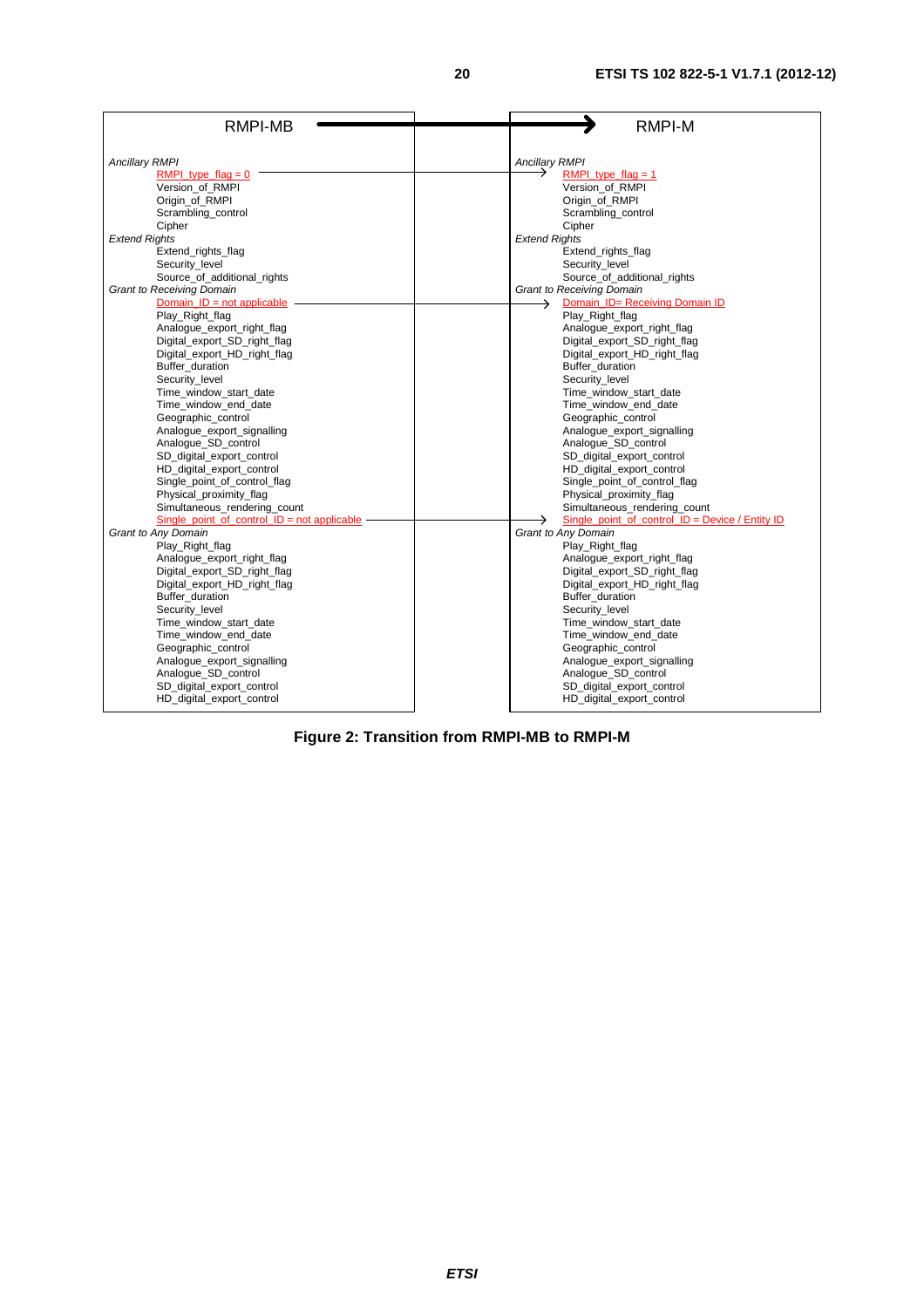## Annex A (informative): XML Expression of RMPI MB and M

# A.1 Cipher Classification Scheme (CipherCS.xml)

```
<?xml version="1.0" encoding="UTF-8"?> 
<ClassificationScheme uri="urn:tva:rmpi:cs:CipherCS:2005"> 
     <!-- ##################################################################### --> 
     <!-- Cipher --> 
     <!--Definition: A series of definitions for possible values of the Cipher element in RMPI 
metadata--> 
     <!-- ##################################################################### --> 
     <Term termID="0"> 
         <Name xml:lang="en">no cipher</Name> 
     </Term> 
     <Term termID="1"> 
         <Name xml:lang="en">AES</Name> 
         <Definition xml:lang="en">FIPS PUB 197: "Specifications for the Advanced Encryption Standard 
(AES)", 26 November 2001</Definition> 
     </Term> 
     <Term termID="2"> 
         <Name xml:lang="en">Camellia</Name> 
         <Definition xml:lang="en">A 128-Bit Block Cipher Suitable for Multiple Platforms", IEITC 
Transactions on Fundamentals of Electronics, Communications and Computer Science, Vol. E85-A, No.1, 
The Institute of Electronics, Information and Communication Engineers, January, 2002. Kazumaro Aoki, 
Tetsuya Ichikawa, Masayuki Kanda, Mitsuru Matsui, Shiho Moriai, Junko Nakajima, and Toshio 
Tokita</Definition> 
     </Term> 
     <Term termID="3"> 
         <Name xml:lang="en">DVB CSA 1</Name> 
         <Definition xml:lang="en">"Digital Video Broadcasting (DVB); Support for use of scrambling 
and Conditional Access (CA) within digital broadcasting systems"; ETSI Technical Report ETR_289, 
October 1996</Definition> 
     </Term> 
     <Term termID="4"> 
         <Name xml:lang="en">DVB CSA 2</Name> 
         <Definition xml:lang="en">"Digital Video Broadcasting (DVB); Support for use of scrambling 
and Conditional Access (CA) within digital broadcasting systems"; ETSI Technical Report ETR_289, 
October 1996</Definition> 
     </Term> 
     <Term termID="5"> 
         <Name xml:lang="en">3DES</Name> 
         <Definition xml:lang="en">FIPS PUB 46-3: "Data Encryption Standard", 25 October 
1999</Definition> 
     </Term> 
     <Term termID="6"> 
         <Name xml:lang="en">M2</Name> 
         <Definition xml:lang="en">Multi-2 encryption algorithm</Definition> 
     </Term> 
     <Term termID="7"> 
        <Name xml:lang="en">out of RMP control</Name> 
     </Term> 
</ClassificationScheme>
```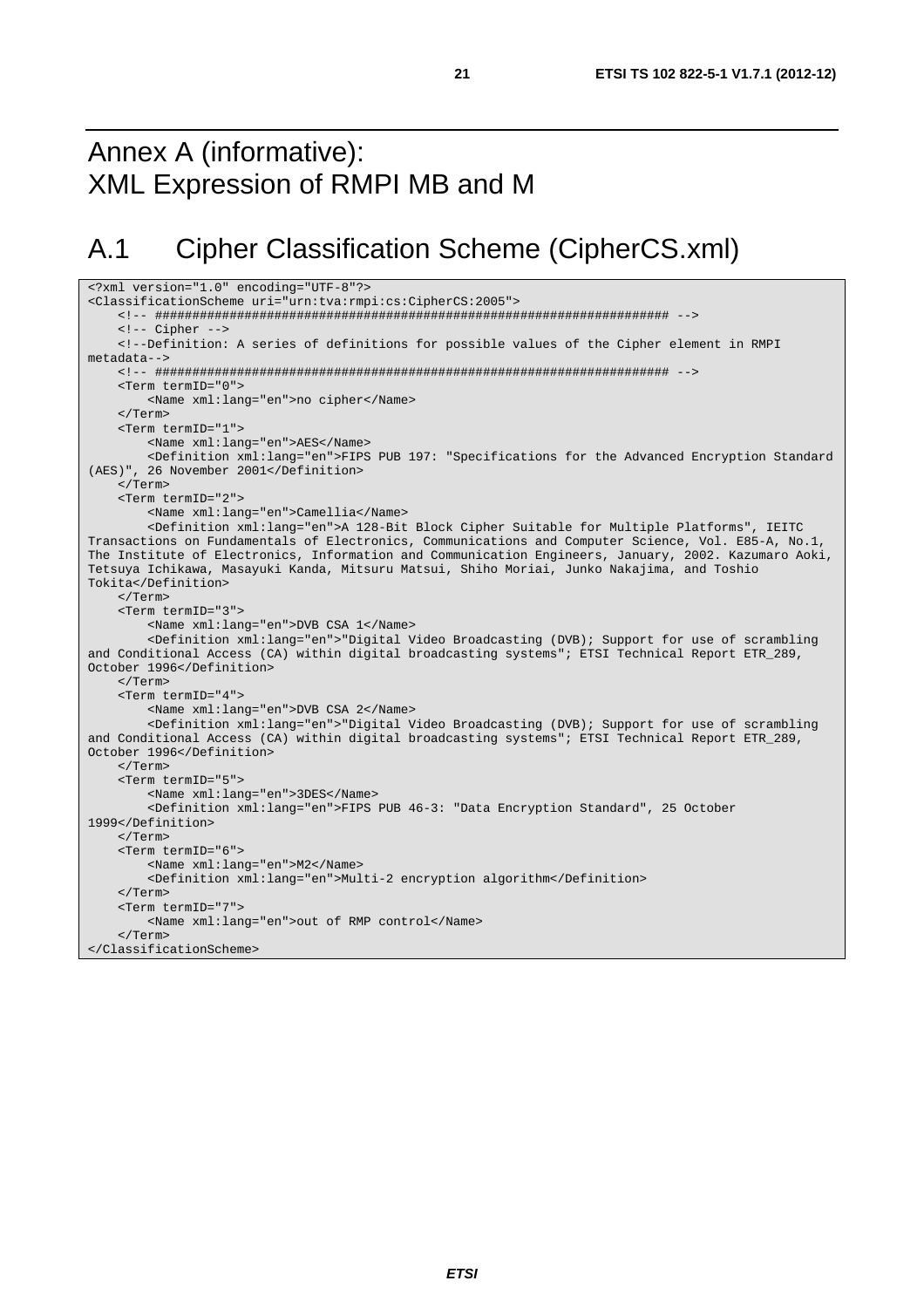# A.2 RMPI scheme (tva\_rmpi\_5-1\_v171.xsd)

```
<?xml version="1.0" encoding="UTF-8"?> 
<schema targetNamespace="urn:tva:rmpi:2012" xmlns:rmpi="urn:tva:rmpi:2012" 
xmlns:tva="urn:tva:metadata:2012" xmlns:mpeg7="urn:tva:mpeg7:2008" 
xmlns="http://www.w3.org/2001/XMLSchema" elementFormDefault="qualified" 
attributeFormDefault="unqualified"> 
     <import namespace="urn:tva:metadata:2012" schemaLocation="tva_metadata_3-1_v181.xsd"/> 
     <import namespace="urn:tva:mpeg7:2008" schemaLocation="tva_mpeg7_2008.xsd"/> 
     <annotation> 
         <documentation>TV-Anytime Forum (TVAF) Rights Management and Protection Information 
(RMPI)</documentation> 
     </annotation> 
     <annotation> 
         <documentation xml:lang="en">This schema consists of datatypes that are normatively defined 
in ETSI TS 102 822-5-1 v1.7.1</documentation> 
     </annotation> 
     <complexType name="RMPI-MBAndMType"> 
         <sequence> 
             <element name="AncillaryRMPI" type="rmpi:AncillaryRMPIType"/> 
             <element name="ExtendRights" type="rmpi:ExtendRightsType"/> 
             <element name="ReceivingDomainRights" type="rmpi:ReceivingDomainRightsType"/> 
             <element name="AnyDomainRights" type="rmpi:AnyDomainRightsType"/> 
         </sequence> 
     </complexType> 
     <complexType name="ExtendRightsType"> 
         <sequence> 
             <choice> 
                  <sequence> 
                      <element name="ExtendRightsFlagGranted" type="rmpi:GrantedType"/> 
                      <element name="SecurityLevel" type="rmpi:SecurityLevelType"/> 
                      <element name="SourceOfAdditionalRights" type="string"/> 
                  </sequence> 
                  <element name="ExtendRightsFlagNotGranted" type="rmpi:NotGrantedType"/> 
             </choice> 
         </sequence> 
     </complexType> 
     <simpleType name="SecurityLevelType"> 
         <restriction base="string"> 
             <enumeration value="level 0"/> 
             <enumeration value="level 1"/> 
             <enumeration value="level 2"/> 
             <enumeration value="level 3"/> 
         </restriction> 
     </simpleType> 
     <simpleType name="GrantedNotGrantedType"> 
         <restriction base="string"> 
             <enumeration value="granted"/> 
             <enumeration value="not granted"/> 
         </restriction> 
     </simpleType> 
     <simpleType name="GrantedType"> 
         <restriction base="string"> 
             <enumeration value="granted"/> 
         </restriction> 
     </simpleType> 
     <simpleType name="NotGrantedType"> 
         <restriction base="string"> 
             <enumeration value="not granted"/> 
         </restriction> 
     </simpleType> 
     <complexType name="BasicSetOfRightsType" abstract="true"> 
         <sequence> 
             <element name="PlayRightFlag" type="rmpi:GrantedNotGrantedType"/> 
 <element name="AnalogueExportRight" type="rmpi:AnalogueExportRightType"/> 
 <element name="DigitalExportSDRight" type="rmpi:DigitalExportRightType"/> 
             <element name="DigitalExportHDRight" type="rmpi:DigitalExportRightType"/> 
              <element name="SecurityLevel" type="rmpi:SecurityLevelType"/> 
             <choice minOccurs="0"> 
                  <element name="BufferDuration" type="rmpi:BufferDurationType"/> 
                  <element name="TimeWindow" type="rmpi:TimeWindowType"/> 
              </choice> 
              <element name="GeographicalControl" type="string"/> 
         </sequence>
```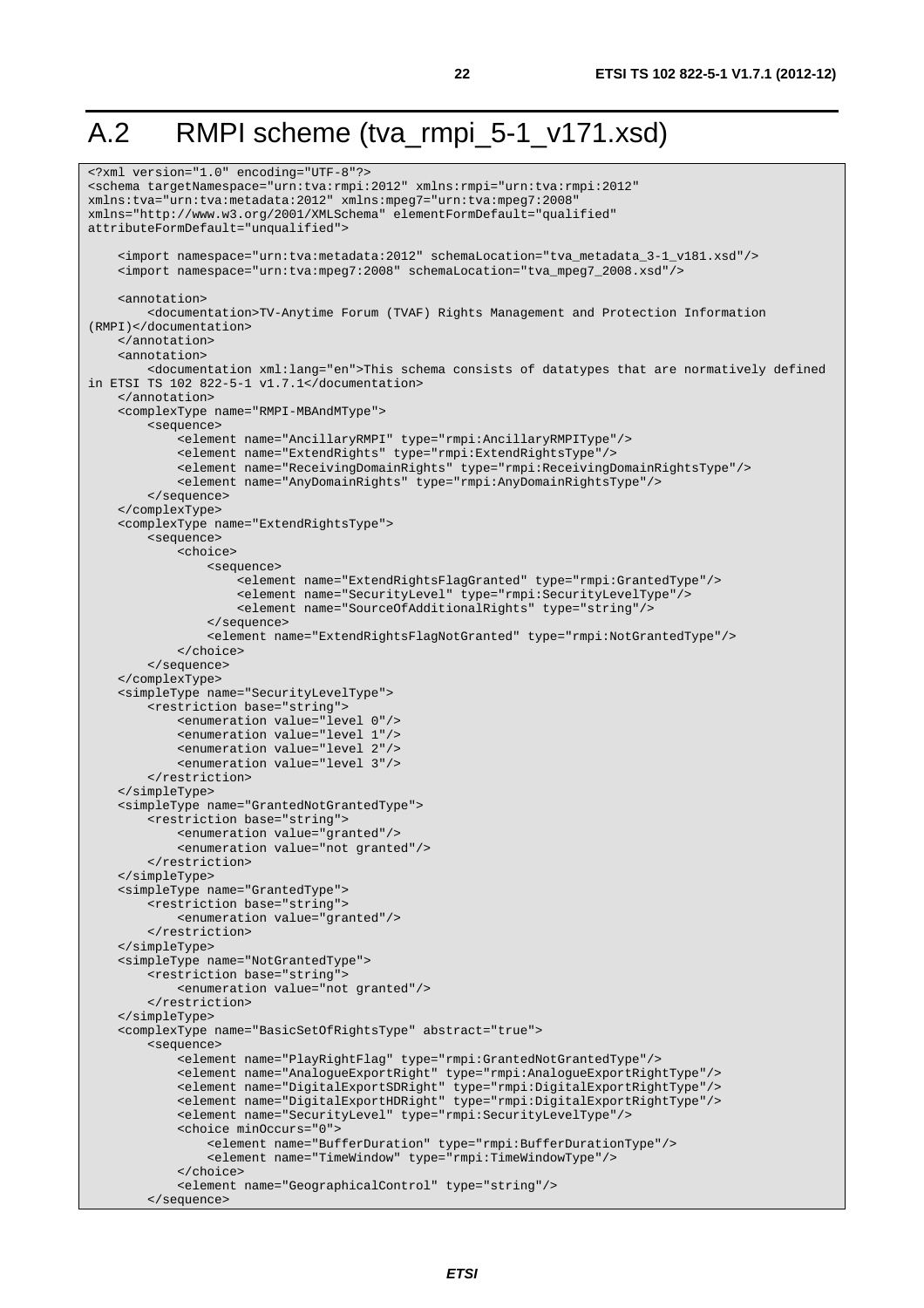</complexType> <complexType name="AnalogueExportRightType"> <sequence> <choice> <element name="AnalogueExportRightFlagNotGranted" type="rmpi:NotGrantedType"/> <sequence> <element name="AnalogueExportRightFlagGranted" type="rmpi:GrantedType"/> <element name="AnalogueExportSignalling" type="rmpi:AnalogueExportSignallingType" minOccurs="0"/> <element name="AnalogueExportSDControl" type="rmpi:ControlType" minOccurs="0"/> </sequence> </choice> </sequence> </complexType> <simpleType name="ControlType"> <restriction base="string"> <enumeration value="controlled"/> </restriction> </simpleType> <simpleType name="AnalogueExportSignallingType"> <restriction base="string"> <enumeration value="immediate viewing"/> <enumeration value="storage bound"/> </restriction> </simpleType> <complexType name="DigitalExportRightType"> <sequence> <choice> <element name="DigitalExportRightFlagNotGranted" type="rmpi:NotGrantedType"/> <sequence> <element name="DigitalExportRightFlagGranted" type="rmpi:GrantedType"/> <element name="DigitalExportControl" type="rmpi:DigitalExportControlType" minOccurs="0"/> </sequence> </choice> </sequence> </complexType> <simpleType name="DigitalExportControlType"> <restriction base="string"> <enumeration value="immediate viewing"/> <enumeration value="storage bound"/> <enumeration value="RMP trusted"/> </restriction> </simpleType> <simpleType name="BufferDurationType"> <restriction base="string"> <enumeration value="immediate viewing"/> <enumeration value="buffered viewing"/> </restriction> </simpleType> <complexType name="TimeWindowType"> <sequence> <element name="StartDate" type="rmpi:TVATimeType" minOccurs="0"/> <element name="EndDate" type="rmpi:TVATimeType" minOccurs="0"/> </sequence> </complexType> <complexType name="TVATimeType"> <sequence> <element name="TimePoint" type="mpeg7:timePointType"/> <element name="Duration" type="mpeg7:durationType" minOccurs="0"/> </sequence> </complexType> <complexType name="ReceivingDomainRightsType"> <complexContent> <extension base="rmpi:BasicSetOfRightsType"> <sequence> <element name="SinglePointOfControl" type="rmpi:SinglePointOfControlType" minOccurs="0"/> <element name="PhysicalProximityFlag" type="rmpi:ControlType" minOccurs="0"/> <element name="SimultaneousRendering" type="rmpi:SimultaneousRenderingType" minOccurs="0"/> <element name="DomainId" type="string" minOccurs="0"/> </sequence>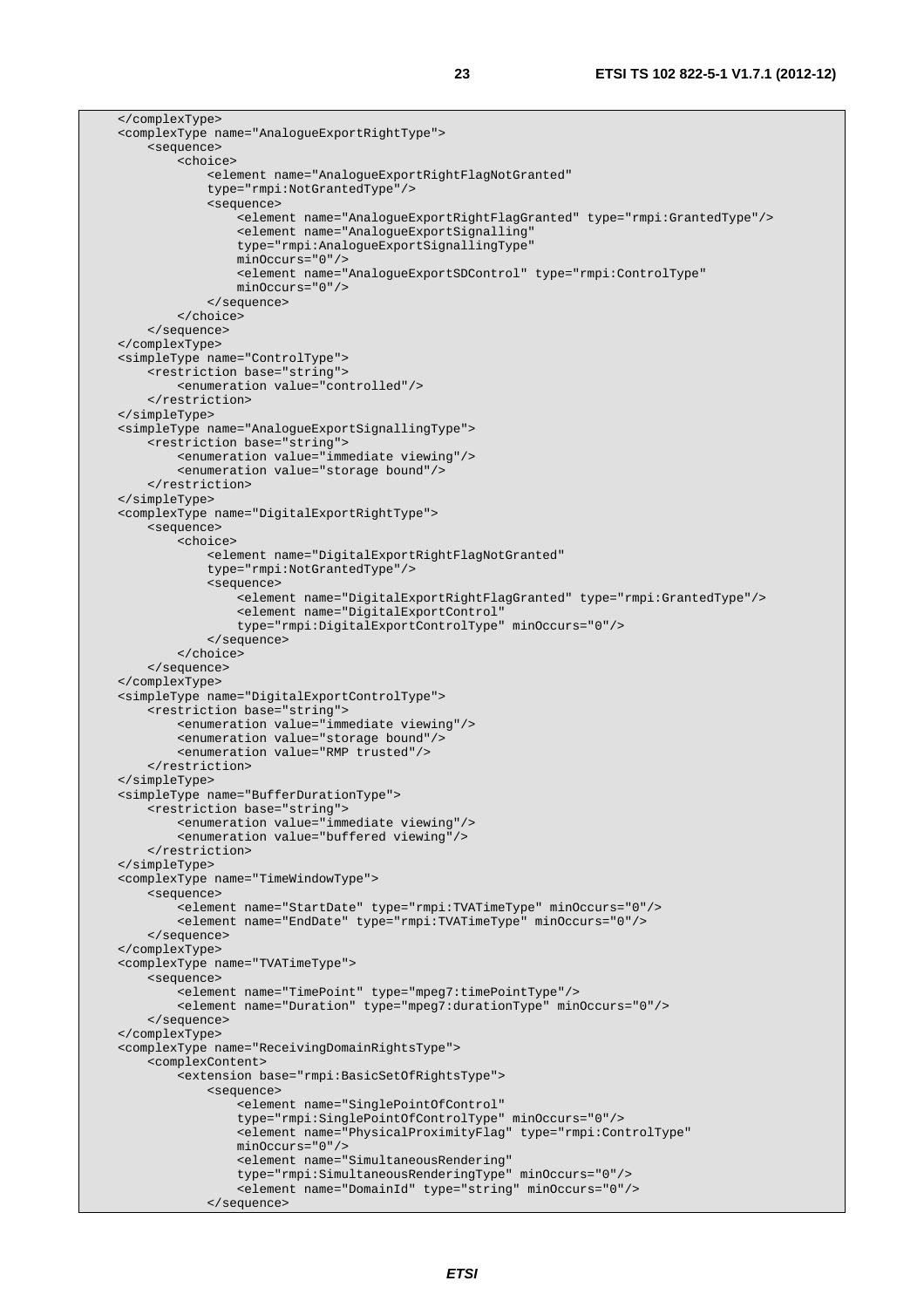```
 </extension> 
     </complexContent> 
 </complexType> 
 <complexType name="AnyDomainRightsType"> 
     <complexContent> 
         <extension base="rmpi:BasicSetOfRightsType"/> 
     </complexContent> 
 </complexType> 
 <complexType name="SinglePointOfControlType"> 
     <sequence> 
          <element name="SinglePointOfControlFlag" type="rmpi:ControlType"/> 
          <element name="SinglePointOfControlId" type="string" minOccurs="0"/> 
     </sequence> 
 </complexType> 
 <complexType name="SimultaneousRenderingType"> 
     <sequence> 
         <element name="SimultaneousRenderingFlag" type="rmpi:ControlType"/> 
         <element name="SimultaneousRenderingCount" 
         type="rmpi:SimultaneousRenderingCountType"/> 
     </sequence> 
 </complexType> 
 <simpleType name="SimultaneousRenderingCountType"> 
     <restriction base="integer"> 
         <minInclusive value="1"/> 
         <maxInclusive value="15"/> 
     </restriction> 
 </simpleType> 
 <complexType name="AncillaryRMPIType"> 
     <sequence> 
         <element name="RMPITypeFlag" type="rmpi:RMITypeFlagType"/> 
         <element name="VersionOfRMPI" type="string"/> 
         <element name="OriginOfRMPI" type="string"/> 
         <element name="Cipher" type="tva:ControlledTermType"/> 
         <choice> 
              <element name="MBScramblingControl" type="rmpi:MBScramblingControlType"/> 
              <element name="MScramblingControl" type="rmpi:MScramblingControlType"/> 
         </choice> 
     </sequence> 
 </complexType> 
 <simpleType name="RMITypeFlagType"> 
     <restriction base="string"> 
         <enumeration value="RMPI-MB"/> 
         <enumeration value="RMPI-M"/> 
     </restriction> 
 </simpleType> 
 <simpleType name="MBScramblingControlType"> 
     <restriction base="string"> 
         <enumeration value="maintain"/> 
         <enumeration value="change"/> 
     </restriction> 
 </simpleType> 
 <simpleType name="MScramblingControlType"> 
     <restriction base="string"> 
         <enumeration value="maintained"/> 
         <enumeration value="changed"/> 
     </restriction> 
 </simpleType>
```

```
</schema>
```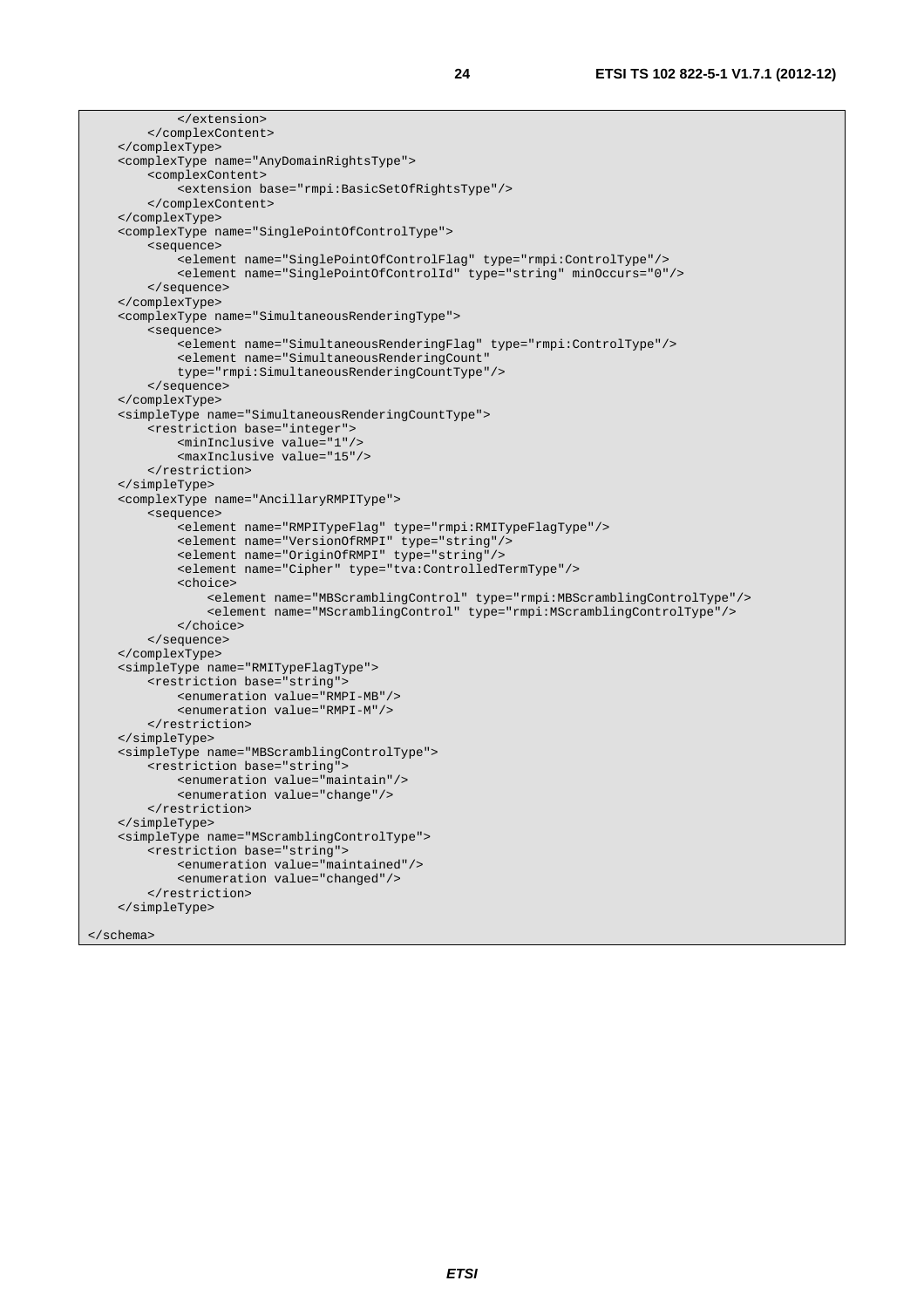# Annex B (informative): TV-Anytime RMPI schemas

The *TV-Anytime* RMPI metadata schema listed in the present document has been aggregated into an archive ts\_1028220501v010701p0.zip, attached to the present document, which contains the following files:

- "CipherCS.xml";
- $\bullet$  "tva\_rmpi\_5-1\_v171.xsd".

The RMPI metadata schema imports other files that need to be present in order to be valid:

- "tva\_mpeg7\_2008.xsd" that is available in archive ts\_1028220301v010801p0.zip accompanying TS 102 822-3-1 [3];
- "tva\_metadata\_3-1\_v181.xsd" that is available in archive ts\_1028220301v010801p0.zip accompanying TS 102 822-3-1 [3];
- "xml.xsd" that is available in archive ts\_1028220301v010801p0.zip accompanying TS 102 822-3-1 [3].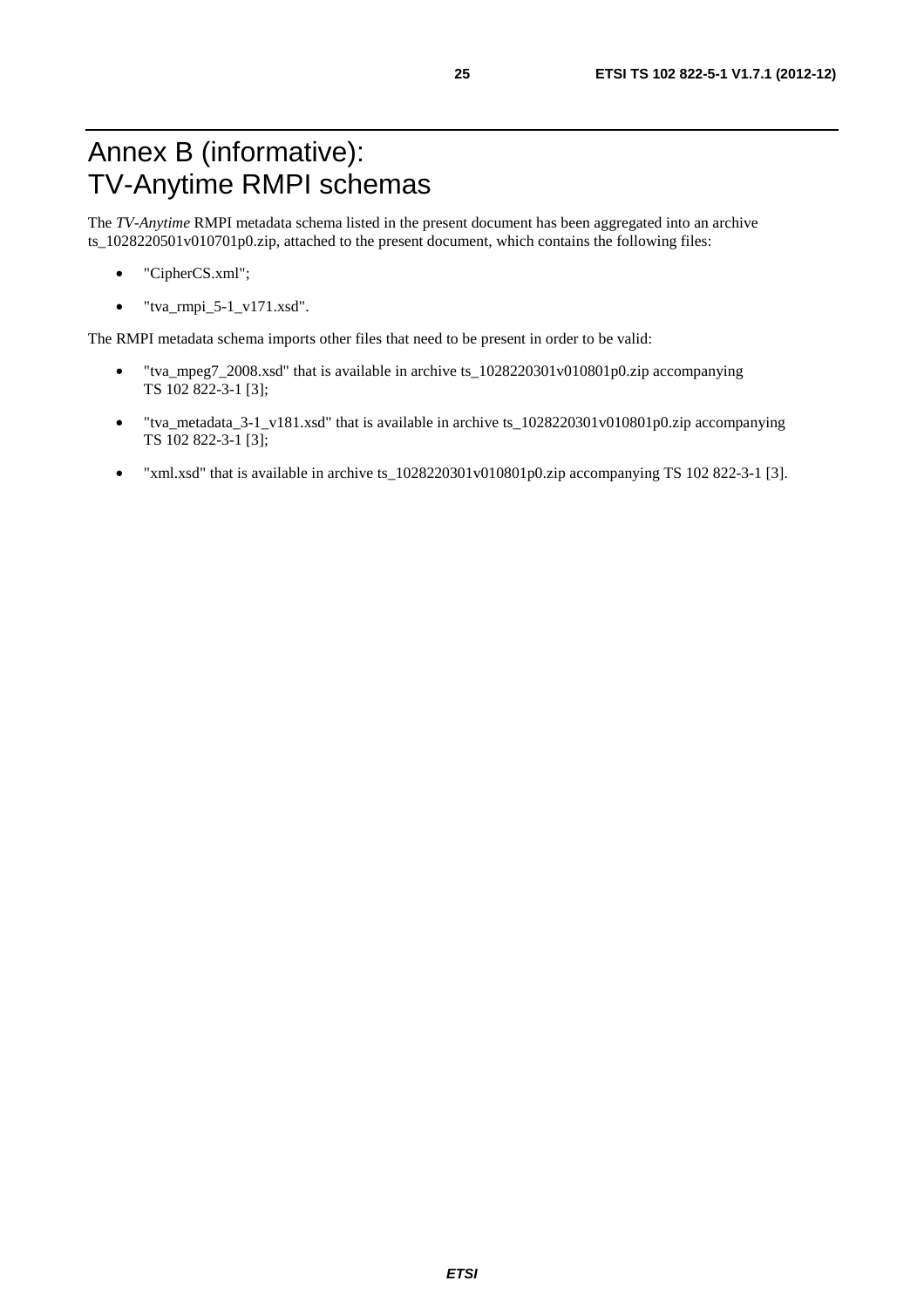# Annex C (informative): Bibliography

3DES: FIPS PUB 46-3: "Data Encryption Standard", 25 October 1999.

NOTE: Available at [http://csrc.nist.gov/publications/fips/fips46-3/fips46-3.pd](http://csrc.nist.gov/publications/fips/fips46-3/fips46-3.pdf)f.

AES: FIPS PUB 197: "Specifications for the Advanced Encryption Standard (AES)", 26 November 2001.

NOTE: Available at<http://csrc.nist.gov/publications/fips/fips197/fips-197.pdf>.

"Camellia: A 128-Bit Block Cipher Suitable for Multiple Platforms", IEITC Transactions on Fundamentals of Electronics, Communications and Computer Science, Vol. E85-A, No.1, The Institute of Electronics, Information and Communication Engineers, January, 2002. Kazumaro Aoki, Tetsuya Ichikawa, Masayuki Kanda, Mitsuru Matsui, Shiho Moriai, Junko Nakajima, and Toshio Tokita.

NOTE: Available at [http://info.isl.ntt.co.jp/crypt/eng/camellia/index.htm](http://info.isl.ntt.co.jp/crypt/eng/camellia/index.html)l.

ETSI ETR 289: "Digital Video Broadcasting (DVB); Support for use of scrambling and Conditional Access (CA) within digital broadcasting systems".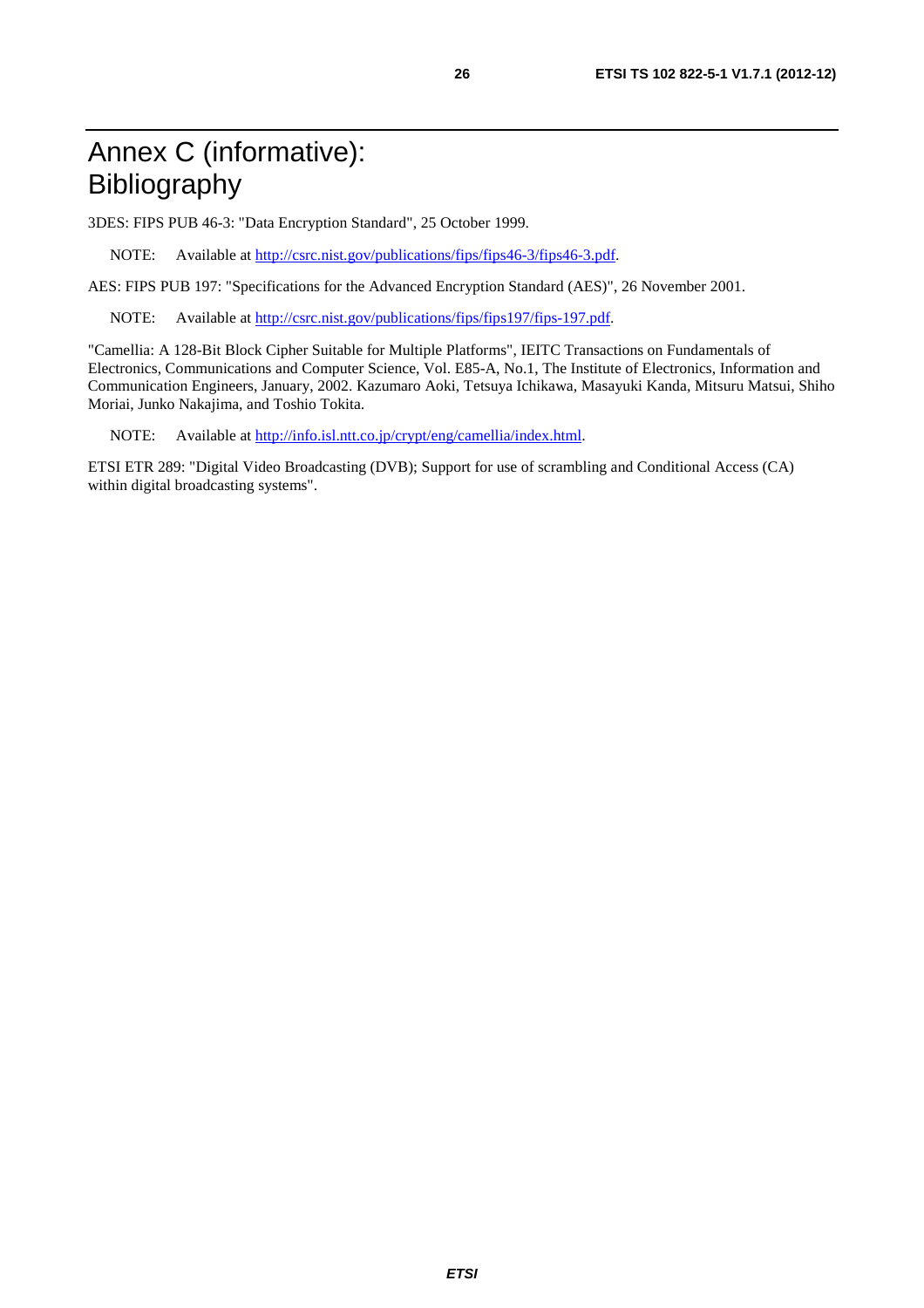# List of figures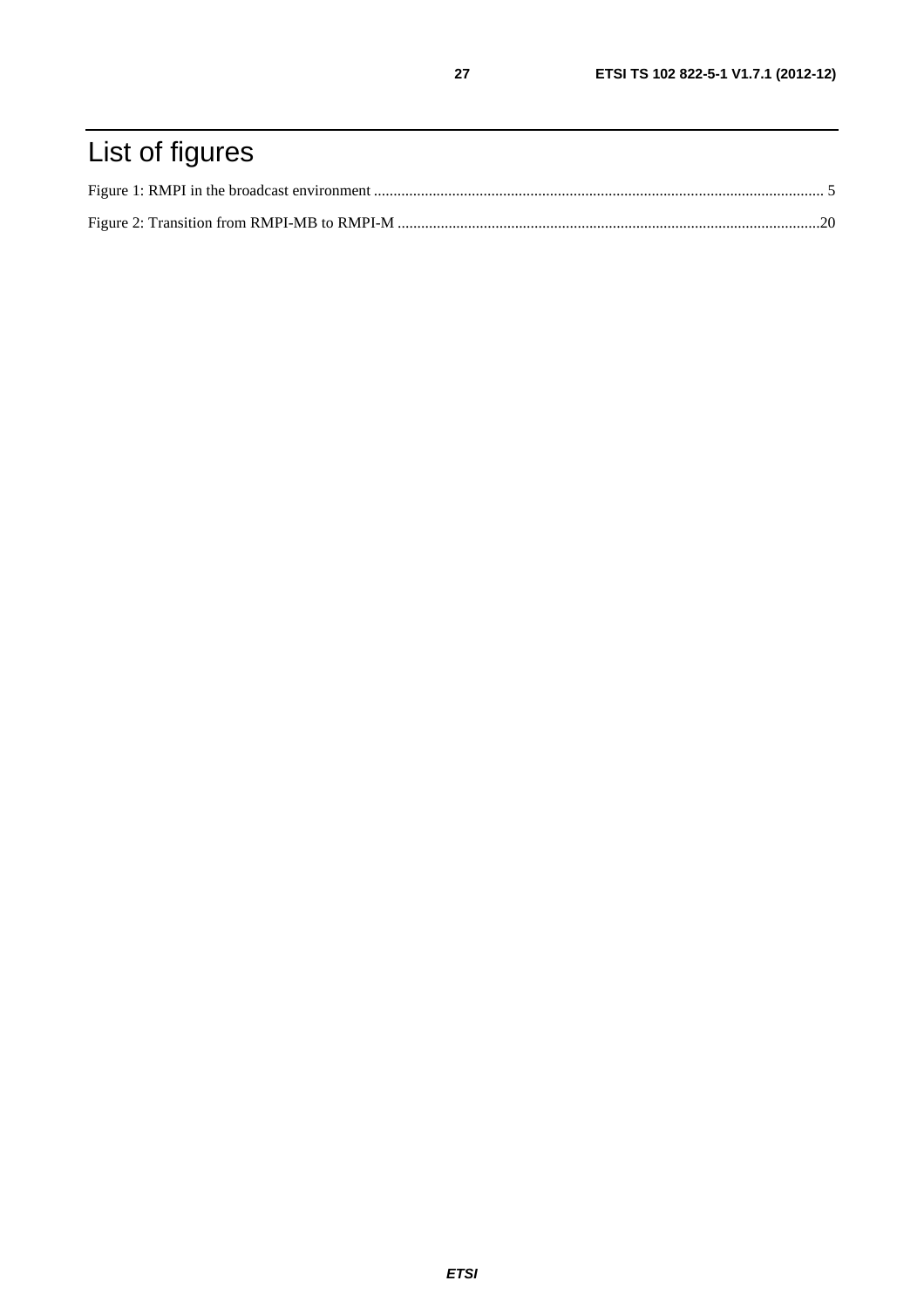# List of tables